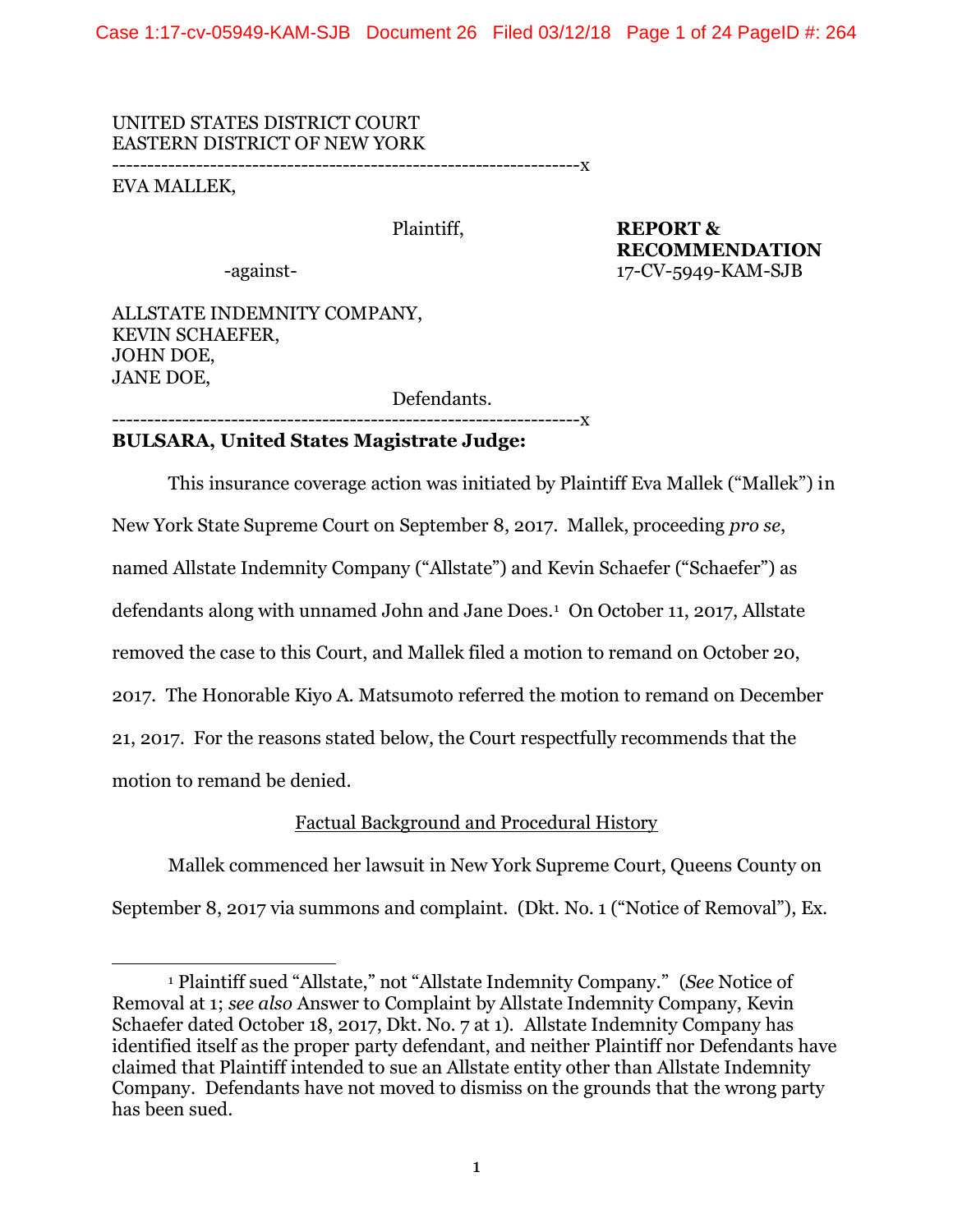2 ("Compl.") at 1). The Complaint names Allstate, its "agent and representative" Schaefer, and unidentified John and Jane Does "representing Allstate" as defendants. (*Id.*).

Mallek is proceeding *pro se*. She brought this lawsuit for Defendants' failure to honor her homeowner's insurance following a fire. (*Id*. ¶ 1). On or about September 14, 2015, a fire destroyed the "structure and contents" of Mallek's home at 88-20 207th Street, Queens Village, NY. (*Id.*). Her homeowner's policy had a value of \$358,000 and covered temporary living expenses. (*Id.*). Mallek, before she was married, and her parents, who are now deceased, occupied the subject property beginning in 1977. (Compl. ¶ 8). Prior to their death, Mallek held title along with her parents, and now holds sole title to the property. (*Id.* ¶ 8).

Mallek alleges that Allstate took various steps to deprive her of the benefit of the insurance policy. She claims that Allstate tampered with Mallek's sworn statement she submitted with her claim for insurance benefits (*id.* ¶ 2); Allstate failed to provide her with the full text of the insurance policy (*id.* ¶ 3); and denied the claim she made on or about September 14, 2015 (*id*. ¶ 4). Mallek also outlines other complaints she has made about Allstate's alleged misconduct, including filing a complaint with the New York State Attorney General's Office (Compl. ¶ 5); the "NYS Regulatory Agency" (*id.* ¶ 6); and with the "Departmental Disciplinary Committee" about Allstate's attorneys (*id.* ¶ 7). The Attorney General's Office referred Mallek to the New York State Department of Financial Services, Financial Frauds and Consumer Protection Division. (*Id.* ¶ 5).

The Complaint contains various factual allegations defending Mallek's entitlement to insurance proceeds. Mallek alleges that Allstate was aware that she personally did not live at the residence at the time of the fire, that she lived in Forest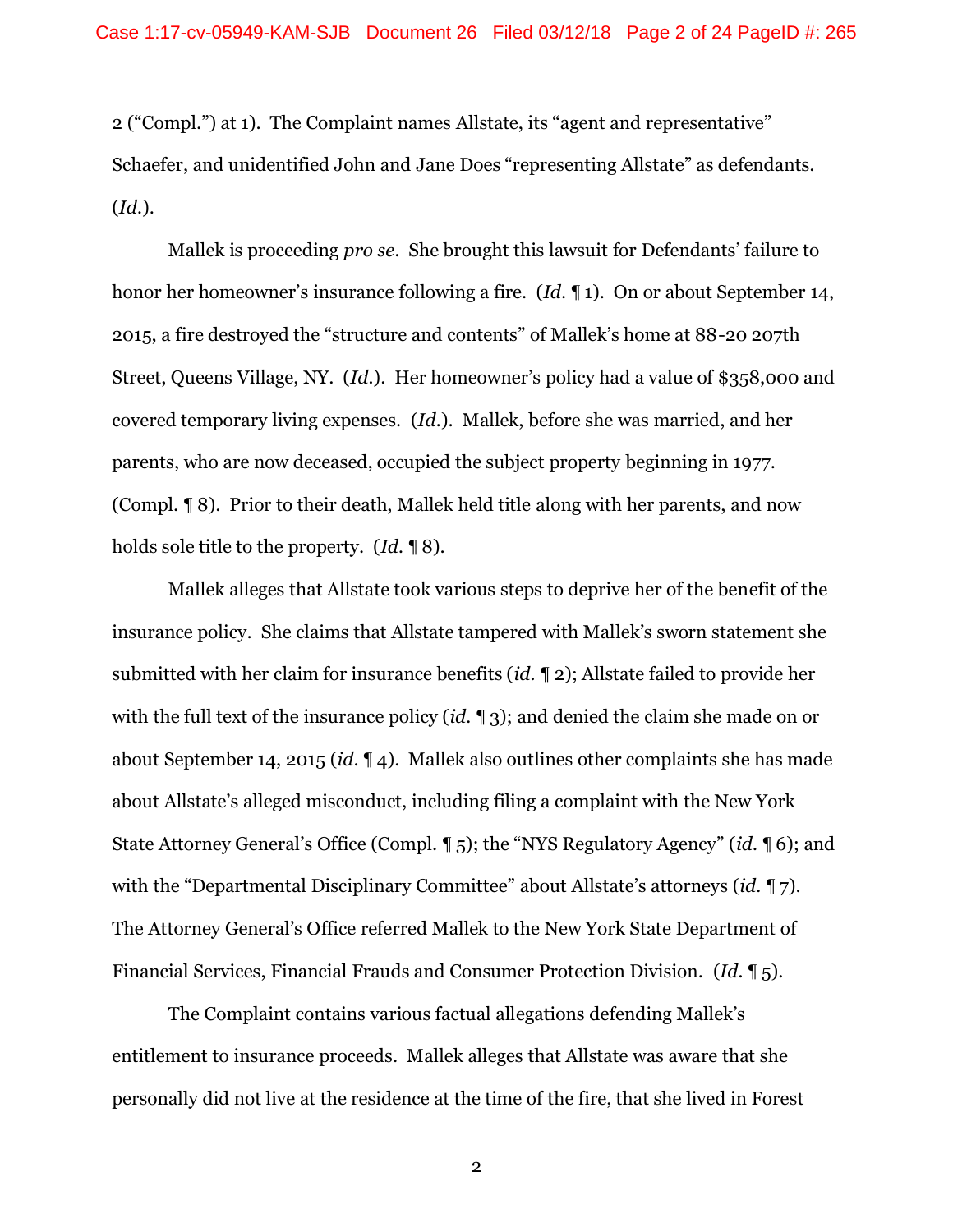Hills, Queens, and that as of 2007, her father lived alone in the residence. (*Id.* ¶¶ 9; 11, 13-14). She denies that she ever hid or concealed her Forest Hills address from Allstate (Compl. ¶ 10) or otherwise claimed that she lived somewhere else. (*Id.*).

The Complaint contains a claim for breach of contract. (*Id.* ¶¶ 12-23). Mallek alleges she entered into a contract with Allstate on or about March 2015 to insure the structure and contents of 88-20 207th Street, Queens Village, New York; the contract also covered certain living expenses. (*Id.* ¶¶ 12-13). On or about September 14, 2015, Mallek submitted a claim through Allstate's website to cover damage caused by fire. (*Id.*  ¶ 15). Mallek states that she met all reasonable conditions necessary for her to receive reimbursement for damage to the property's structure, but this claim was denied.2 (*Id.* ¶ 22). Mallek also made several claims for her father's living expenses, but each of those claims was denied. (*Id.* ¶ 18). Mallek alleges that after the fire, her father was residing in a Red Cross shelter/hotel until he passed away in 2016. (*Id.*). In denying these claims (both for the structure and living expenses), Mallek alleges that Allstate acted in bad faith. (*Id.* at 7). Mallek seeks \$358,000 plus other expenses and debts that resulted from Allstate's breach of contract. (*Id.* ¶ 24). She also seeks damages for pain and suffering (*id.* ¶ 29), refunds of insurance premiums (*id.* ¶¶ 30-31), and damages sufficient to discourage future misconduct (*id.* ¶ 32).

Mallek has also made a number of other allegations, which in light of her *pro se* status the Court interprets as stating additional causes of actions. They are claims for gross negligence (*id.* ¶ 25) and defamation (*id*. ¶¶ 26-27).

<sup>2</sup> Allstate's position is that the policy only provided coverage for her personal property if she was a resident in the house, and Mallek's false statements voided any coverage she might have otherwise had.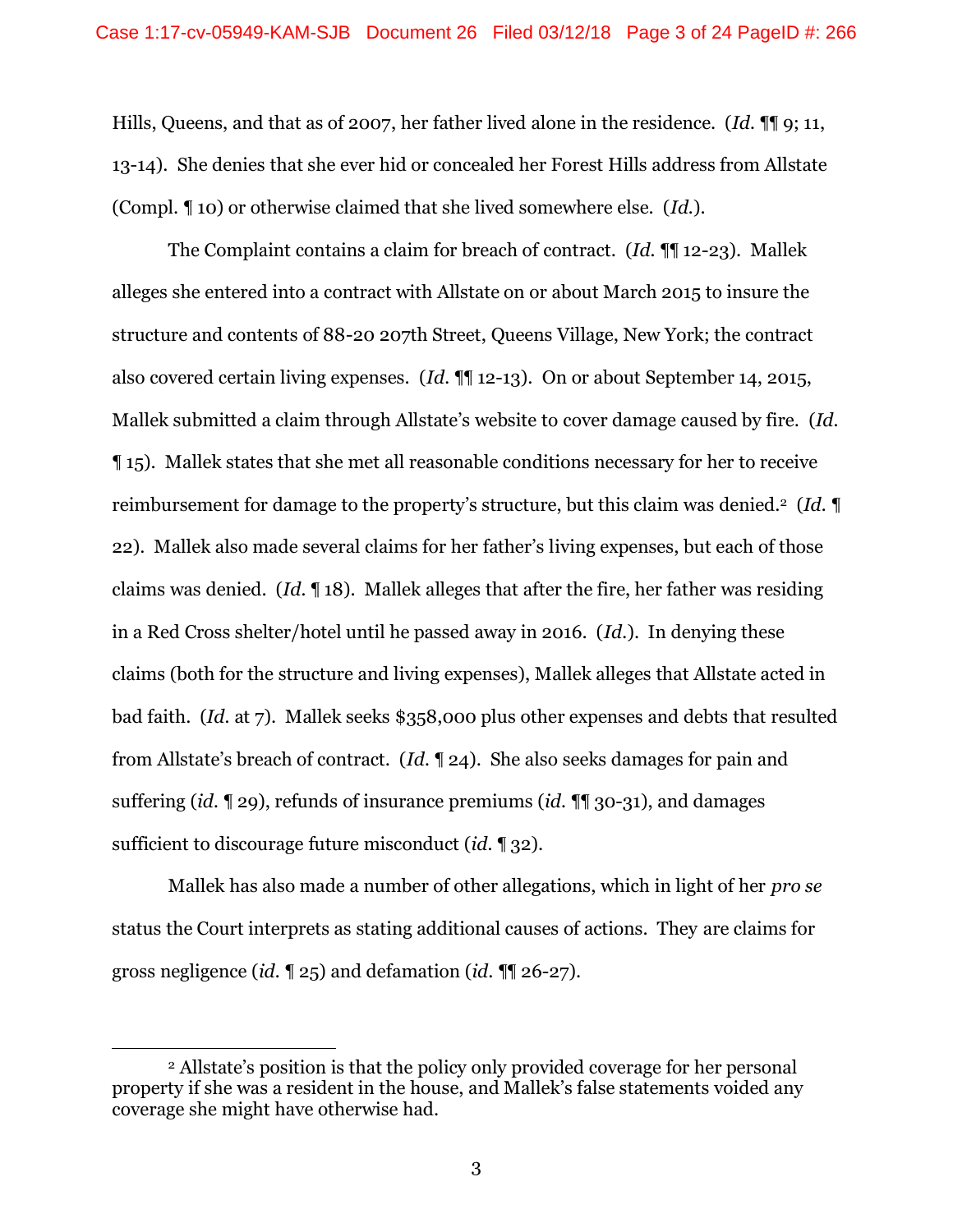#### Discussion

## I. Removal on Basis of Diversity Jurisdiction

The federal removal statute, 28 U.S.C. § 1441(a), provides that "any civil action brought in a State court of which the district courts of the United States have original jurisdiction, may be removed by the defendant or the defendants, to the district court of the United States for the district and division embracing the place where such action is pending." In other words, an action may be removed from state court, "if the district court has original subject matter jurisdiction over the plaintiff's claim." *Lupo v. Human Affairs Int'l*, 28 F.3d 269, 271 (2d Cir. 1994).

A district court has original subject matter jurisdiction in a diversity action. The requirements of diversity jurisdiction are in 28 U.S.C. § 1332. Section 1332(a)(1) provides that diversity jurisdiction exists only when the opposing parties in the lawsuit are "citizens of different States." This is a "complete" diversity requirement. That is, all the parties on one side of the case must be citizens of a different state from each of the parties on the other side. *See St. Paul Fire & Marine Ins. Co. v. Universal Builders Supply*, 409 F.3d 73, 80 (2d Cir. 2005) ("Diversity is not complete if any plaintiff is a citizen of the same state as any defendant.") (citing *Strawbridge v. Curtiss*, 7 U.S. 267 (1806)). When removal is based upon the district court's diversity jurisdiction, the requirements of 1332(a)(1) apply; thus, the removing party must show that there is complete diversity between plaintiff and defendants.<sup>3</sup>

In evaluating whether removal—on the basis of diversity jurisdiction—is proper, the Court's "inquiry cannot be limited to the complaint, as it often can be when removal

<sup>3</sup> Diversity jurisdiction only exists if the amount in controversy is greater than \$75,000. *See* 28 U.S.C. § 1332(a). This is not an issue in this case.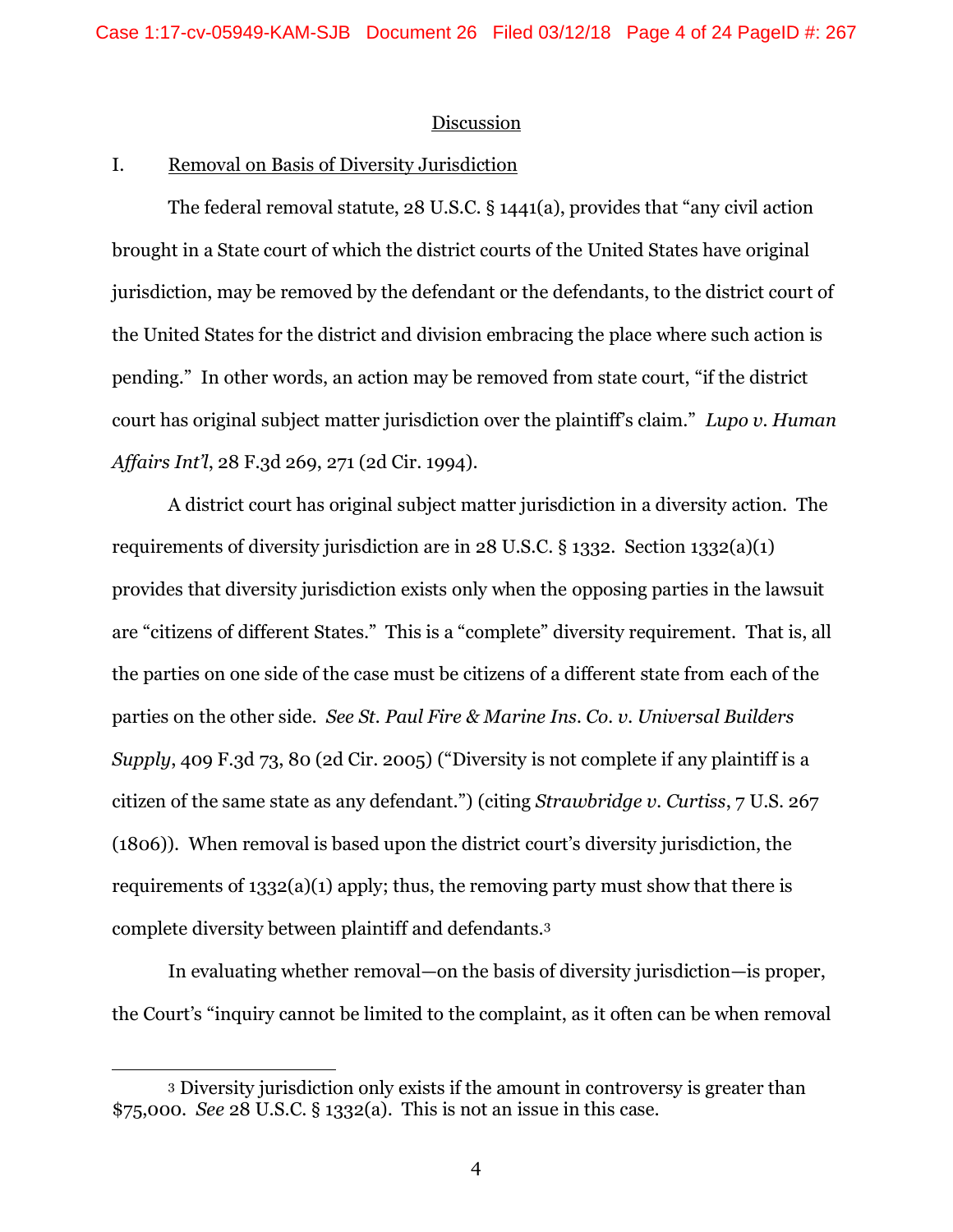is based on federal question jurisdiction, because certain matters critical for determining diversity jurisdiction, such as the citizenship of the parties or the amount in controversy, may not appear in the state court complaint." 14B Charles Alan Wright & Arthur R. Miller et al., *Federal Practice and Procedure* § 3723 (4th ed. 2017); *see also Romano v. Kazacos*, 609 F.3d 512, 520 (2d Cir. 2010) ("[I]f subject matter jurisdiction is contested, courts are permitted to look to materials outside the pleadings. Such materials can include documents appended to a notice of removal or a motion to remand that convey information essential to the court's jurisdictional analysis.") (citations omitted); 28 U.S.C. § 1446(a) (notice of removal should include a short and plain statement, copy of all process, pleadings, and orders).

Ultimately, federal courts must "construe the removal statute narrowly" and resolve "any doubts against removability." *Lupo*, 28 F.3d at 274; *Whitaker v. Am. Telecasting, Inc.,* 261 F.3d 196, 201 (2d Cir. 2001) ("[T]he removal statute, like other jurisdictional statutes, is to be strictly construed."). The party seeking removal bears the burden of demonstrating that requirements for removal have been met. *See Mehlenbacher v. Akzo Nobel Salt, Inc.*, 216 F.3d 291, 296 (2d Cir. 2000).

Mallek is proceeding *pro se*. The court must liberally construe Mallek's pleadings, and "interpret them 'to raise the strongest arguments that they suggest.'" *McPherson v. Coombe*, 174 F.3d 276, 280 (2d Cir. 1999) (quoting *Burgos v. Hopkins*, 14 F.3d 787, 790 (2d Cir. 1994)); *Taylor v. Vt. Dep't of Educ.*, 313 F.3d 768, 776 (2d Cir. 2002) ("Since most *pro se* plaintiffs lack familiarity with the formalities of pleading requirements, [the Court] must construe *pro se* complaints liberally[.]") (quotations omitted). "The policy of liberally construing pro se submissions is driven by the understanding that '[i]mplicit in the right to self representation is an obligation on the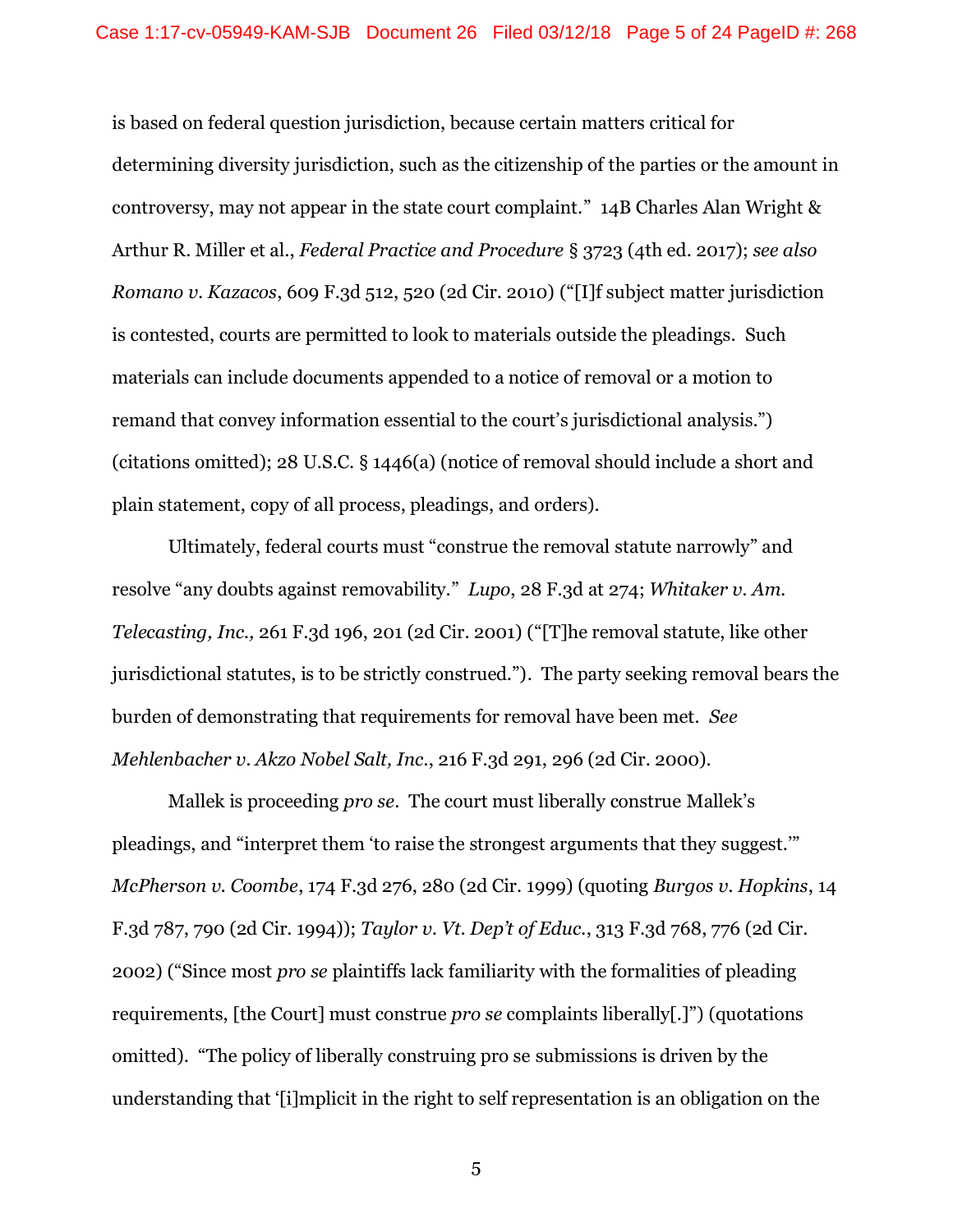part of the court to make reasonable allowances to protect pro se litigants from inadvertent forfeiture of important rights because of their lack of legal training.'" *Abbas v. Dixon*, 480 F.3d 636, 639 (2d Cir. 2007) (quoting *Traguth v. Zuck*, 710 F.2d 90, 95 (2d Cir. 1983)). The foregoing applies equally to a motion to dismiss, *Abbas*, 480 F.3d at 640, as to a motion that implicates the Court's subject matter jurisdiction. *See Caires v. JP Morgan Chase Bank N.A.*, No. 16-CV-2694, 2016 WL 8673145, at \*2 (S.D.N.Y. Nov. 4, 2016), *report and recommendation adopted*, 2017 WL 384696 (Jan. 27, 2017).

## A. Removal on the Basis of Diversity Jurisdiction

Mallek is a citizen of New York. (Notice of Removal ¶ 2). Allstate is an Illinois corporation with its principal place of business in Illinois.4 (*Id.* ¶ 3). Schaefer is a New York resident. *(Id.* 14). Schaefer's presence means that complete diversity is lacking—a New York citizen is both a plaintiff and a defendant—and this Court could not exercise diversity jurisdiction. Allstate, however, argues that Schaefer is fraudulently joined, and his presence should be disregarded in determining whether complete diversity exits. The argument is analyzed below.

# B. "Fraudulent Joinder"

 $\overline{a}$ 

"[A] plaintiff may not defeat a federal court's diversity jurisdiction and a defendant's right of removal by merely joining as defendants parties with no real connection with the controversy." *Pampillonia v. RJR Nabisco, Inc.*, 138 F.3d 459, 460- 61 (2d Cir. 1998) (collecting cases). To establish a "fraudulent joinder" "the defendant must demonstrate, by clear and convincing evidence, either that there has been outright

<sup>4</sup> A corporation's citizenship "is determined by its place of incorporation or its principal place of business[.]" *United Food & Commercial Workers Union, Local 919, AFL-CIO v. CenterMark Properties Meriden Square, Inc*., 30 F.3d 298, 302 (2d Cir. 1994).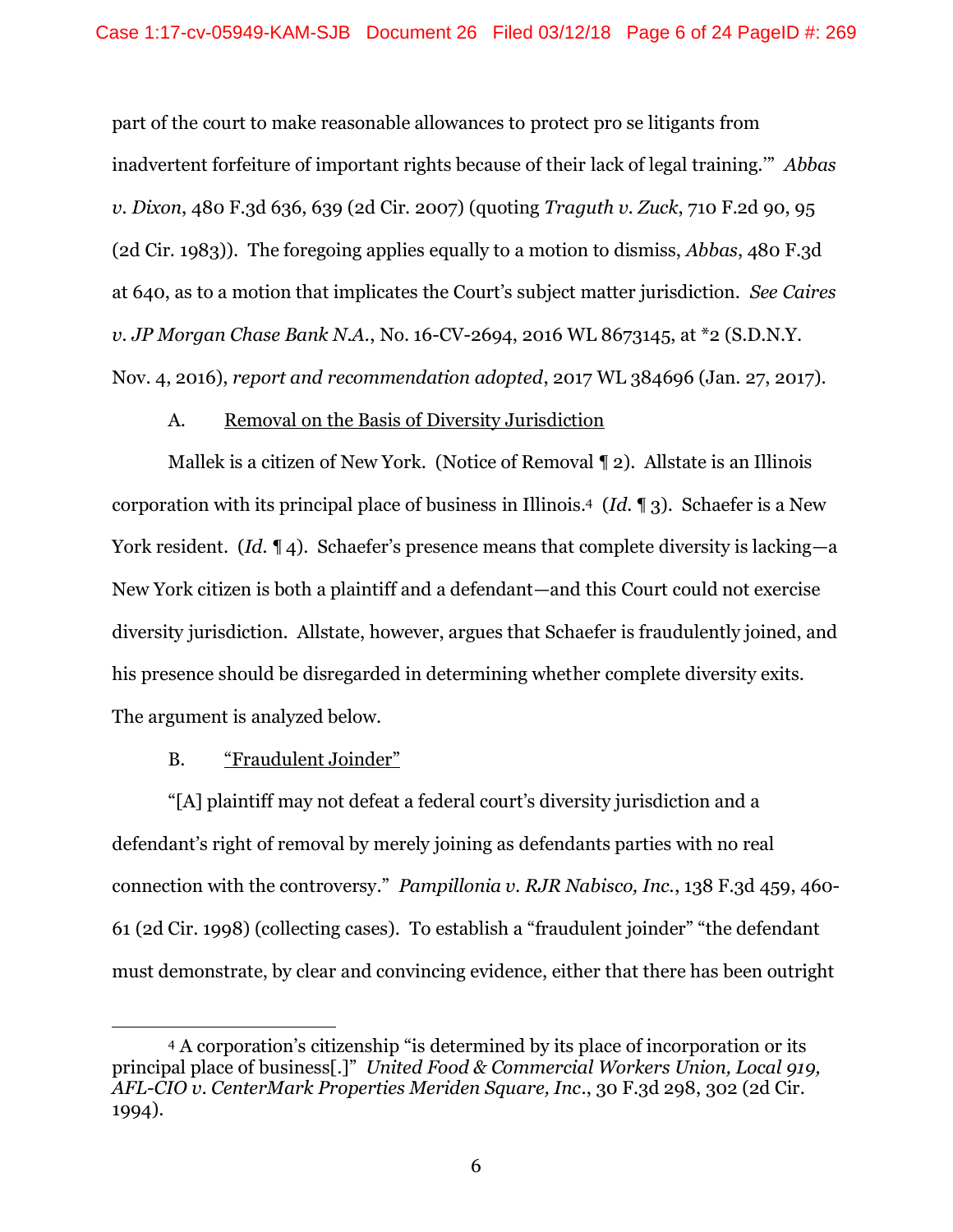fraud committed in plaintiff's pleadings, or that there is no possibility, based on the pleadings, that a plaintiff can state a cause of action against the non-diverse defendant in state court." *Id.* at 461; *see also Whitaker*, 261 F.3d at 207 ("Joinder will be considered fraudulent when it is established that there can be no recovery . . . under the law of the state on the cause alleged.") (quotations omitted). The defendant bears a "heavy burden" in demonstrating that there has been a fraudulent joinder. *Pampillonia*, 138 F.3d at 460-61; *Ford v. Elsbury*, 32 F.3d 931, 935 (5th Cir. 1994) ("The burden of persuasion upon those who cry fraudulent joinder is indeed a heavy one.") (quotations omitted).

If there is a "fraudulent joinder," the court may ignore "the presence of a nondiverse defendant" in determining whether diversity jurisdiction attaches, and whether the removal was proper. *Briarpatch Ltd., L.P. v. Phoenix Pictures, Inc.*, 373 F.3d 296, 302 (2d Cir. 2004); *Quinn v. Post*, 262 F. Supp. 598, 602 (S.D.N.Y. 1967) ("[T]he pleading cannot defeat the nonresidents' right to removal if the resident defendants have no real connection with the controversy."). 5

Allstate does not allege that Mallek has committed "outright fraud" by adding Schaefer. It argues only that she cannot state a cause of action against him under New York law.

<sup>5</sup> Fraudulent joinder differs from fraudulent misjoinder. "In the typical fraudulent joinder situation, a diverse defendant argues that the plaintiff is attempting to join a non-diverse defendant against whom the plaintiff has no real claim solely to defeat federal jurisdiction. In the fraudulent *misjoinder* situation, by contrast, a diverse defendant argues that a plaintiff has added claims to the complaint—either claims by other non-diverse plaintiffs or claims against other non-diverse defendants—which, although perhaps valid, are nevertheless not properly joined under the applicable permissive joinder rules." *In re Propecia (Finasteride) Prod. Liab. Litig.*, No. 12-CV-2049, 2013 WL 3729570, at \*4 (E.D.N.Y. May 17, 2013) (citations omitted) (emphasis in original), *report and recommendation adopted*, Minute Order dated June 6, 2013.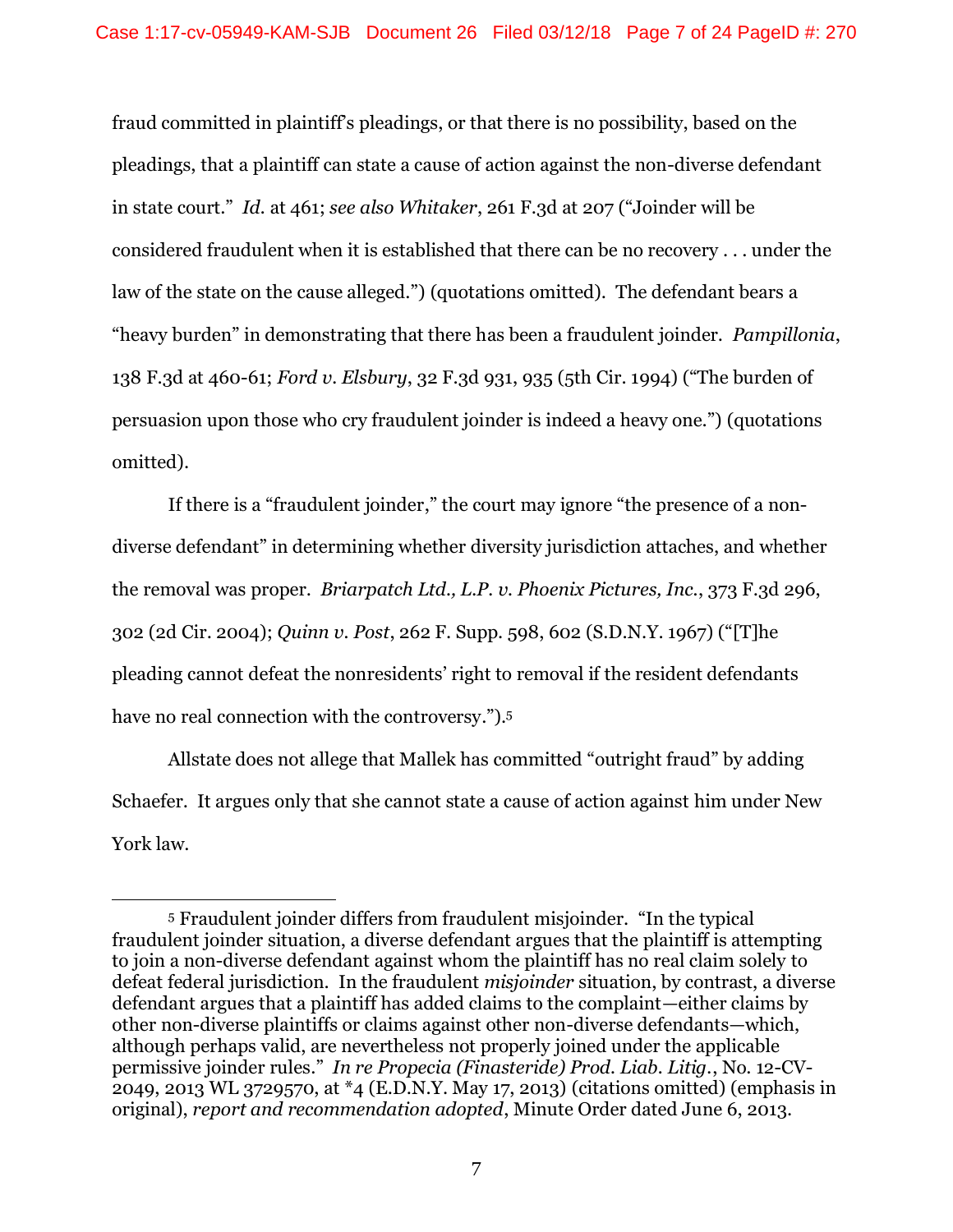Although removal is determined by federal law, the question of whether plaintiff can recover against the non-diverse defendant is determined by state substantive law. *See Fed. Ins. Co. v. Tyco Int'l Ltd.*, 422 F. Supp. 2d 357, 378 (S.D.N.Y. 2006) ("The test . . . is uniformly whether plaintiff can establish a claim under state, not federal law.") (quotations omitted). Relatedly, the court must use *state* pleading rules in analyzing whether the plaintiff has stated a viable state law claim against the non-diverse defendant. *Gensler v. Sanolfi-Aventis*, No. 08-CV-2255, 2009 WL 857991, at \*3 n.3 (E.D.N.Y. Mar. 30, 2009) ("Though the parties cite principally to federal procedural rules, the better view is that state procedural rules apply in evaluating a claim of fraudulent joinder."); *Kuperstein v. Hoffman-Laroche, Inc.*, 457 F. Supp. 2d 467, 471-72 (S.D.N.Y. 2006) (relying on state procedural rules because the purpose of fraudulent joinder analysis is to determine whether a *state* court might permit a plaintiff to proceed with his claims).

"[I]n general, there need be only a possibility that a right to relief exists under the governing law to avoid a court's finding of fraudulent joinder, and the plaintiff's ultimate failure to obtain a judgment is immaterial." 14B Wright & Miller § 3723. In other words, "there is no requirement that [the plaintiff's] recovery in state court be reasonably likely." *Battaglia v. Shore Parkway Owner LLC*, 249 F. Supp. 3d 668, 672 (E.D.N.Y. 2017) (quotations omitted). Defendants can only prevail on a fraudulent joinder argument if there is "no possibility" that plaintiff could recover against the nondiverse defendant. *Id.*; *Pampillonia*, 138 F.3d at 460-61.

As a threshold matter, Allstate argues that Schaefer is fraudulently joined because the Complaint contains no allegation or cause of action specifically directed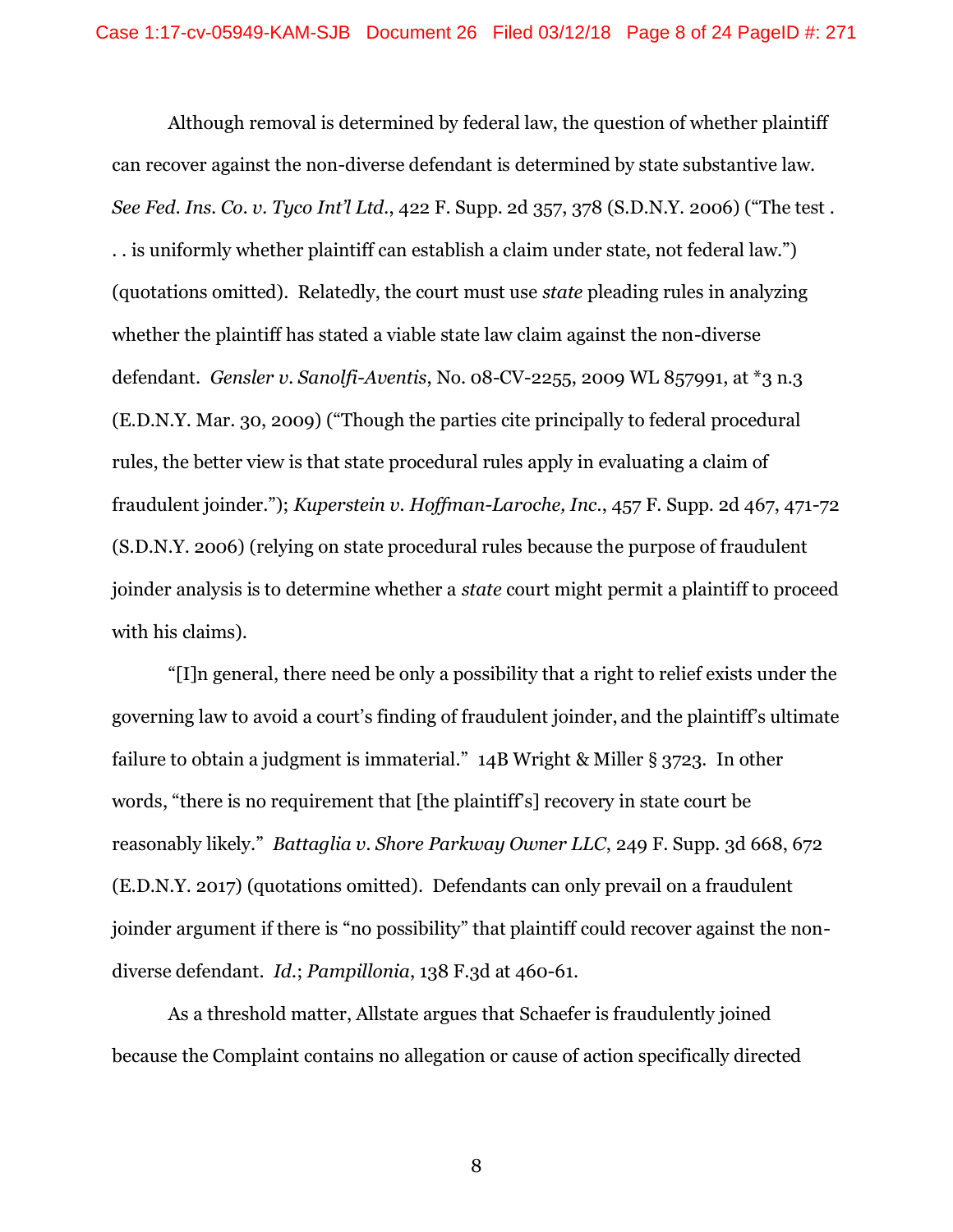against him. In other words, the Complaint has no claim *at all* against Schaefer. Allstate's argument is without merit.

The Summons and Complaint names and lists Schaefer as a defendant. (Compl. at 1). On the second page Mallek prefaces all her allegations in capital letters and bold with a title: **THEFT BY ALLSTATE, REPRESENTATIVES AND COUNSEL VIA BREACH OF CONTRACT MECHANISM.** (*Id.* at 2). Schaefer was the agent who sold the insurance policy to Mallek, and is encompassed by the Complaint's reference to "representatives." (*Id.*). Furthermore, Mallek attaches an offer letter to renew the insurance agreement to the Complaint; that offer letter has Schaefer's name and New York address on the first page. (Compl., Ex. 1). Schaefer signed the letter as "Your Allstate Agent." (*Id.* at 2). The offer letter contains the renewal agreement, which also lists Schaefer as "Your Allstate Agent." (*Id.* at 3). All of this evinces a clear intent to sue Schaefer, and in light of the liberal interpretation accorded to *pro se* pleadings, it is appropriate to conclude that Mallek intended to bring a claim against and sue Schaefer individually.

As such, it is appropriate to analyze whether any viable claim under New York law exists against Schaefer. "New York has liberal pleading rules, especially for a summons with notice, which require that a plaintiff need only provide 'at least basic information concerning the nature of a plaintiff's claim and the relief sought.'" *MBIA Ins. Corp. v. Royal Bank of Canada*, 706 F. Supp. 2d 380, 394 (S.D.N.Y. 2009) (quoting *Parker v. Mack*, 61 N.Y.2d 114, 117 (N.Y. 1984)).

Mallek has stated three causes of action: breach of contract; gross negligence; and defamation. As explained below, for none of the claims could Mallek state a viable cause of action.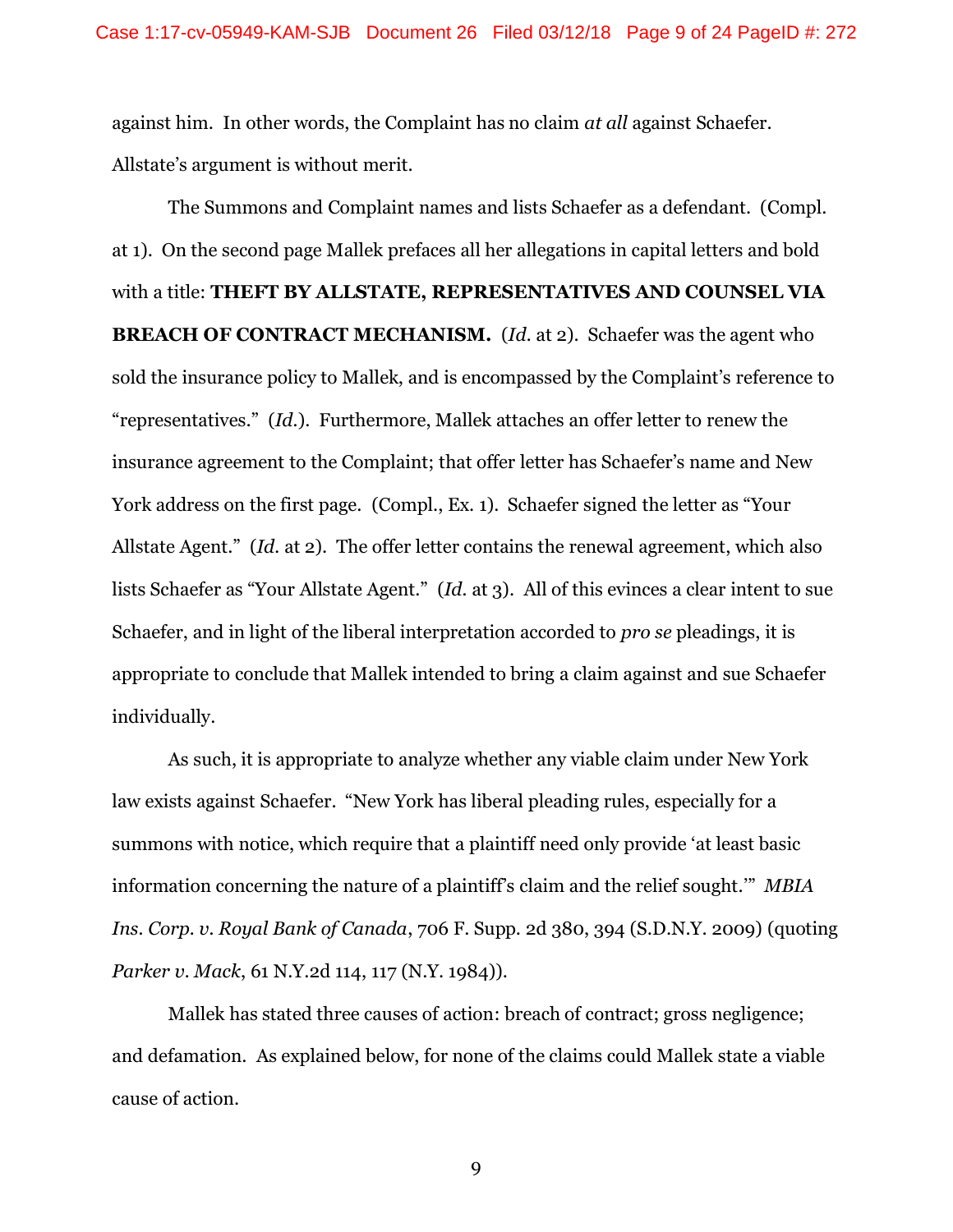#### 1. Breach of Contract

Schaefer was—without dispute—Allstate's agent, and under New York law cannot be liable for an insurer's breach of contract. *GEICO v. Saco*, Nos. 12-CV-5633 & 15-CV-634, 2015 WL 4656512, at \*4 (E.D.N.Y. Aug. 5, 2015) (collecting cases where insurance adjuster was not liable for insurer's contractual breach). That is because under New York law an "agent will not be personally bound, unless upon clear and explicit evidence, of an [agent's] intention to substitute, or to superadd his personal liability for, or to, that of the principal." *Mencher v. Weiss*, 306 N.Y. 1, 10 (N.Y. 1953) (quotations omitted); *see also Savoy Record Co. v. Cardinal Exp. Corp.*, 15 N.Y.2d 1, 6-7 (N.Y. 1964) ("The obligation of a guarantor is, admittedly, a heavy one, and the courts should refrain from foisting such an obligation upon a party, be he individual or corporation, who simply signs as agent, absent the requisite clear and unequivocal evidence, to be gathered from the writing itself, that he intended to assume such a liability."). This is where the absence of specific facts about Schaefer in the Complaint hurts Mallek. There is no "clear and explicit evidence," or even allusion to such evidence (such as through documents, conversations or interactions Mallek may have had with Schaefer) from which the Court could infer that Schaefer assumed liability for the insurance contract from Allstate or that he personally provided guarantees in addition to those provided by Allstate. As a result, Mallek's breach of contract claim is like every other such claim brought against an insurance agent—one for which there is no possibility of relief. *See, e.g.*, *Saco*, 2015 WL 4656512, at \*5 (GEICO employees cannot be liable for breach of insurance contract under New York law); *see also Bardi v. Farmers Fire Ins. Co.*, 687 N.Y.S.2d 768, 772 (3rd Dep't 1999) (insurance adjusters, as carrier's agents, could not be held liable under insurance contract).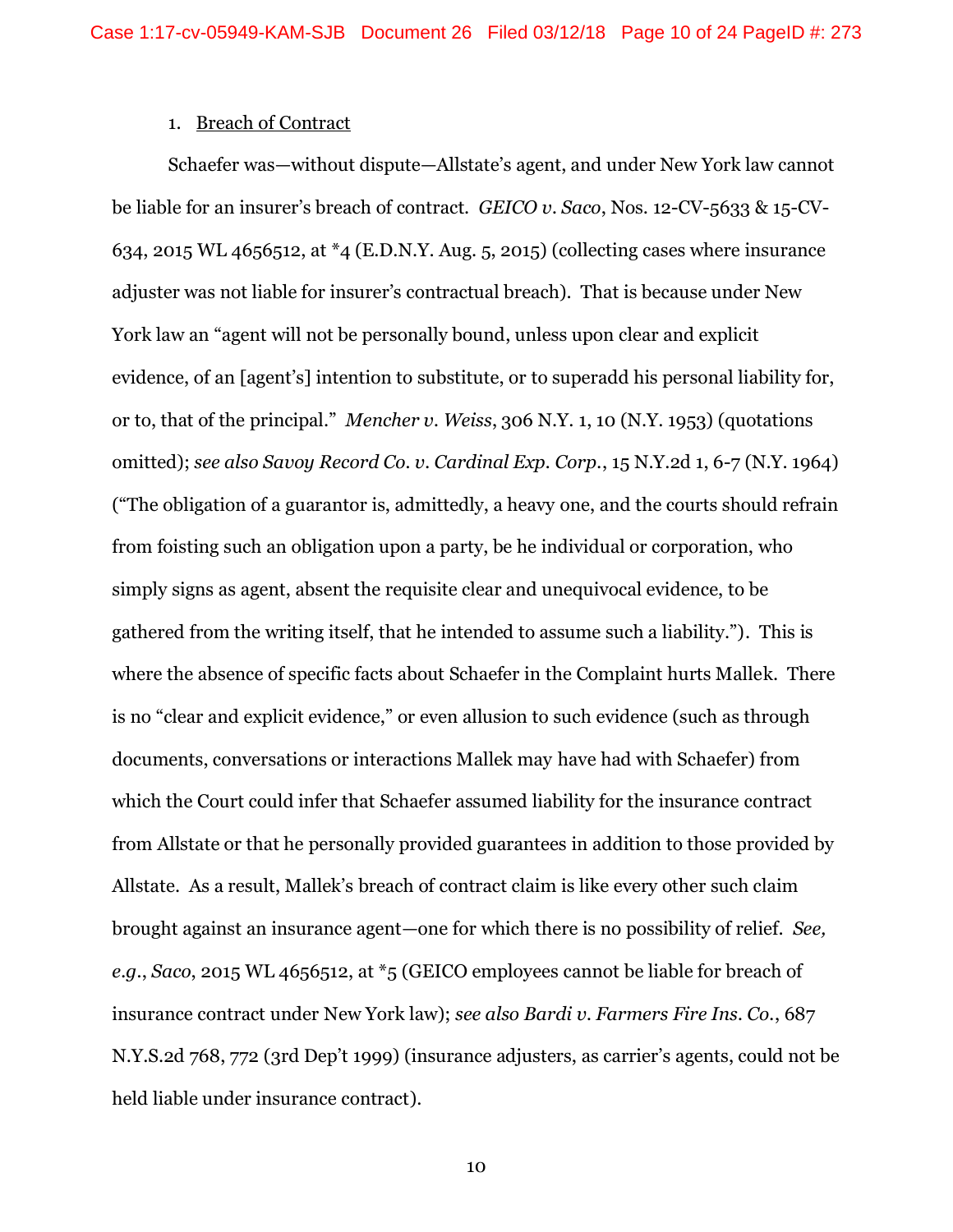Quite separately, as a non-signatory to the agreement Schaefer cannot be liable for breach of contract. (*See* Notice of Removal, Ex. 1). A non-signatory can only be liable for breach of contract if he is an alter-ego of the signatory, manifests an intent to be bound by the contract, is in privity with the signatory, or assumes the obligations under the agreement. *See M.S.S. Const. Corp. v. Century Sur. Co.*, No. 15-CV-2801, 2015 WL 6516861, at \*9 (S.D.N.Y. Oct. 28, 2015) (collecting cases). There is no allegation from which any of those circumstances can be inferred to exist and as a result, there is no basis under New York law to impose liability for breach of contract on Schaefer. *See, e.g.*, *Bellino Schwartz Padob Advert., Inc. v. Solaris Mktg. Grp., Inc.*, 635 N.Y.S.2d 587, 588 (1st Dep't 1995) ("[The lower] court properly dismissed the first cause of action for breach of contract as against defendant Titan, which was not a signatory to the agreement between defendant Solaris and plaintiff[.]").

## 2. Negligence

Because there are no separate factual allegations about Schaefer in the Complaint, his liability, if any, for negligence would have to flow from Allstate's liability. A negligence or gross negligence claim cannot exist against Allstate because of the written insurance agreement. "It is a well-established principle that a simple breach of contract is not to be considered a tort unless a legal duty independent of the contract itself has been violated." *Clark-Fitzpatrick, Inc. v. Long Island R. Co.*, 70 N.Y.2d 382, 389 (N.Y. 1987). Put differently, for Mallek to have a negligence claim, there must be some duty that Allstate had that is not embodied in the contract itself. And there is no such duty that is evident in the complaint or the supporting exhibits. The allegations that are the bases for her negligence claim are in one way or another a breach of contract allegation. For example, the negligence count begins with an allegation that the failure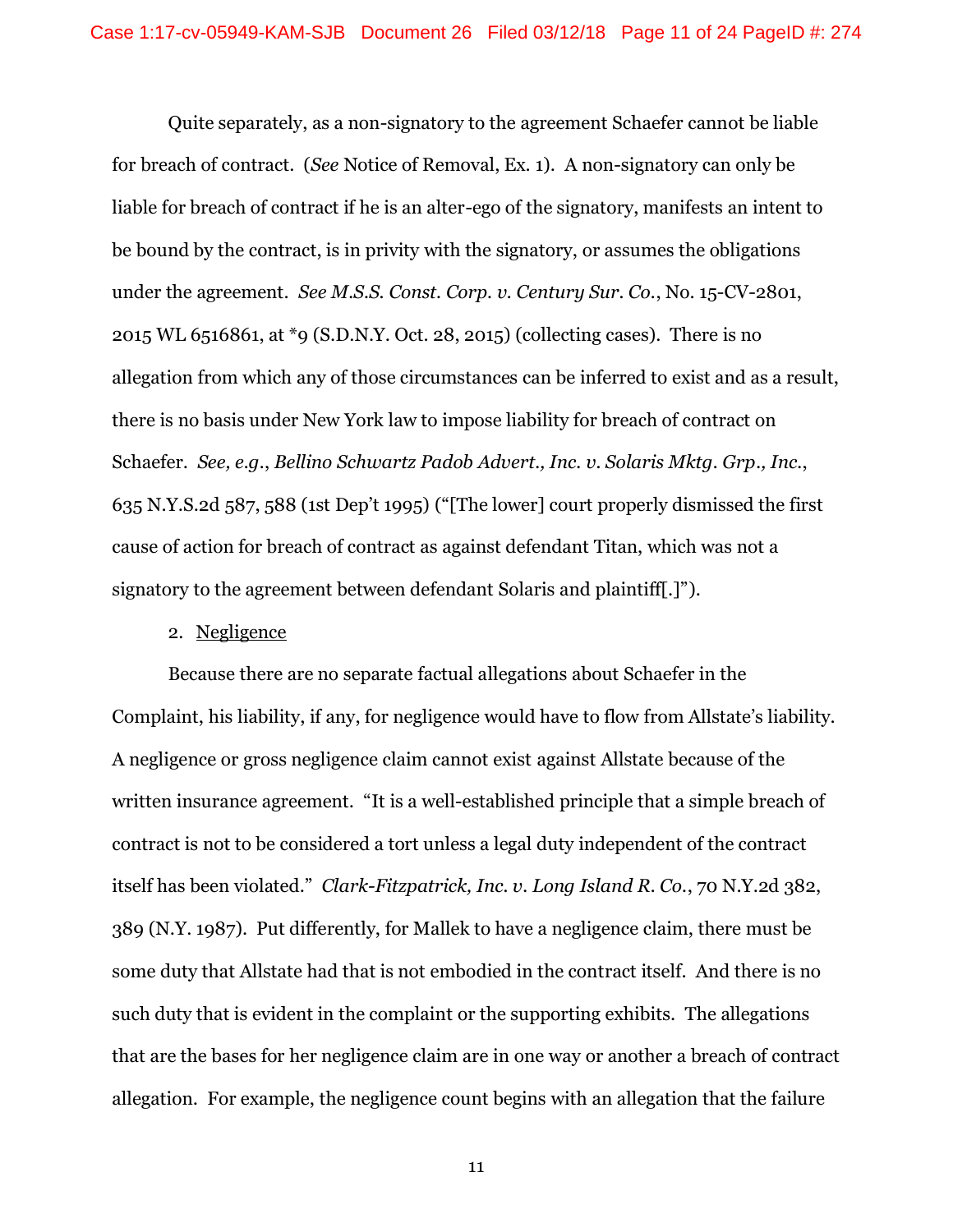to pay claims resulted in "elder abuse," (Compl. ¶ 25), but this is just another way of saying that Allstate had an obligation to pay Mallek under the contract, but failed to do so. Had the alleged breach of contract not occurred (because Allstate paid the insurance claim), there would be no negligence claim. Mallek's negligence allegations are "merely a restatement, albeit in slightly different language, of the implied contractual obligations asserted in the cause of action for breach of contract." *Clark-Fitzpatrick*, 70 N.Y.2d at 390. As the New York Court of Appeals has explained, "where a party is merely seeking to enforce its bargain, a tort claim will not lie." *New York Univ. v. Cont'l Ins. Co.*, 87 N.Y.2d 308, 316 (N.Y. 1995). Since there can be no negligence claim against Allstate, there cannot be any viable negligence claim against Schaefer either.

#### 3. Defamation

Under New York law, "the elements of a defamation claim are 'a false statement, published without privilege or authorization to a third party, constituting fault . . . and it must either cause special harm or constitute defamation per se.'" *Peters v. Baldwin Union Free Sch. Dist.*, 320 F.3d 164, 169 (2d Cir. 2003) (quoting *Dillon v. City of New York,* 704 N.Y.S.2d 1, 5 (1st Dep't 1999)). The only reference to defamation in the Complaint is the conclusory allegation by Mallek that the Defendants "defam[ed] her character and good name." (Compl. ¶ 27). That is an insufficient basis from which this Court could imagine a potential defamation claim against Schaefer. Defamation is certainly not a common claim raised against insurance companies or their agents. And for one to be pled there would have to be some evidence or allegation of publication to the third party. There is none. There would also have to be some identifiable false statement; a colloquial allegation of defamation is not sufficient. In the absence of any facts from which defamation could possibly be inferred, the Court concludes that there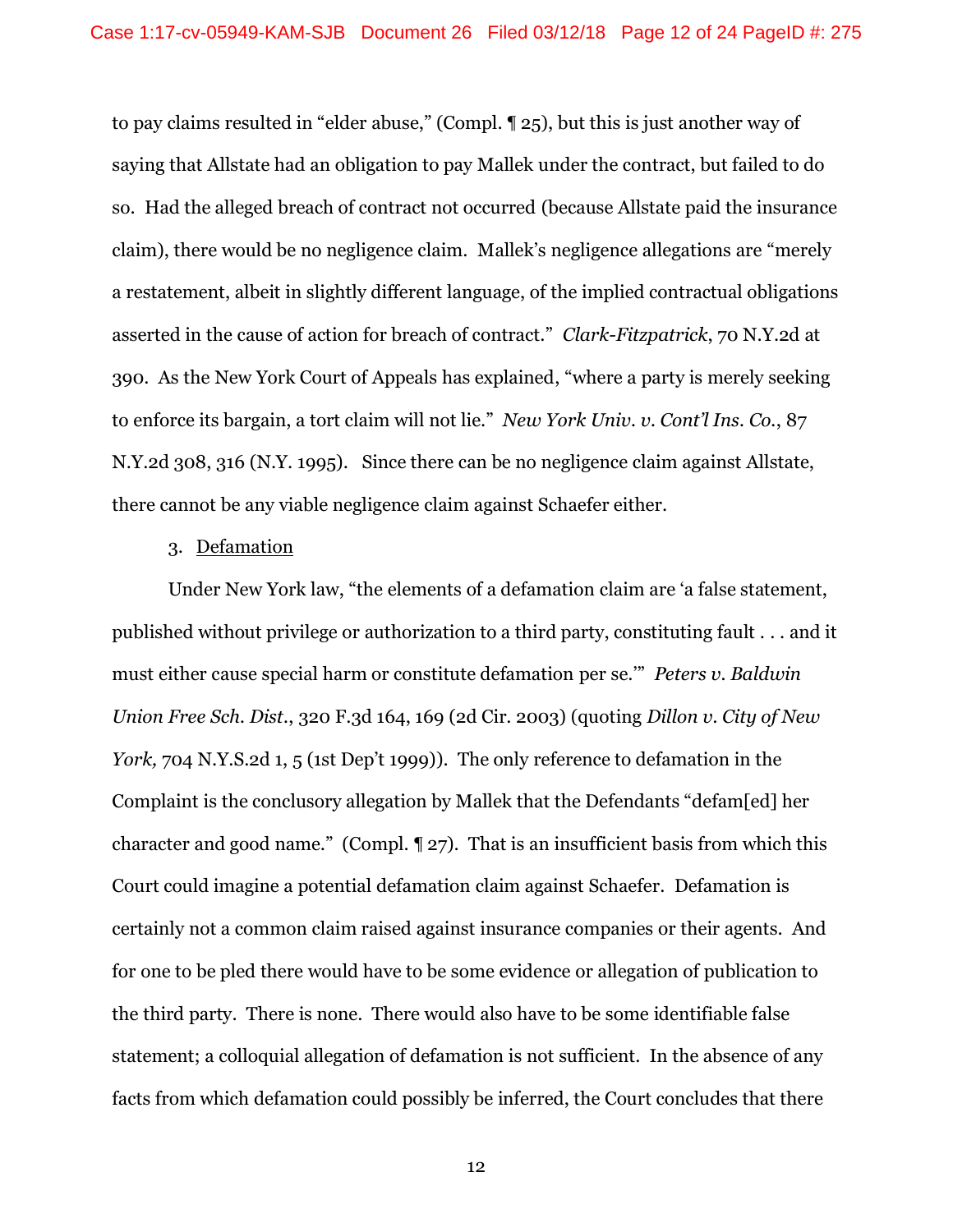is no viable defamation claim against either Schaefer. *See, e.g.*, *Treppel v. Biovail Corp*., No. 03-CV-3002, 2005 WL 427538, at \*8 (S.D.N.Y. Feb. 22, 2005) ("Plaintiff does not point to any statements or actions attributable to any of the . . . Defendants . . . that could sustain a claim for defamation or any other tort."); *Satler v. Larsen*, 520 N.Y.S.2d 378, 381 (1st Dep't 1987) ("It is very basic that a cause of action for defamation is not sustainable if no defamatory statement has been made.").

#### 4. Other potential claims against Schaefer

In light of the Plaintiff's *pro se* status the Court has endeavored to identify any other cause of action that may be inferred from the factual allegations in the Complaint. Mallek alleges that Allstate engaged in bad faith conduct. "[P]arties to an express contract are bound by an implied duty of good faith, but breach of that duty is merely a breach of the underlying contract." *Cruz v. FXDirectDealer, LLC*, 720 F.3d 115, 125 (2d Cir. 2013) (quoting *Harris v. Provident Life & Accident Ins. Co.*, 310 F.3d 73, 80 (2d Cir. 2002)). However, "'New York law . . . does not recognize a separate cause of action for breach of the implied covenant of good faith and fair dealing when a breach of contract claim, based upon the same facts, is also pled.'" *Cruz*, 720 F.3d at 125 (quoting *Harris*, 310 F.3d at 80). Consequently, "when a complaint alleges both a breach of contract and a breach of the implied covenant of good faith and fair dealing based on the same facts, the latter claim should be dismissed as redundant." *Cruz*, 720 F.3d at 125. Mallek's claim of bad faith by Allstate is coextensive with her breach of contract claim that Allstate failed to abide by its agreement to cover damage to her home.

Though it is possible to infer that Mallek is alleging that Allstate engaged in fraud, that is not a viable cause of action against Allstate under New York law. That is for the same reason there is no negligence claim—a tort claim can exist in the face of a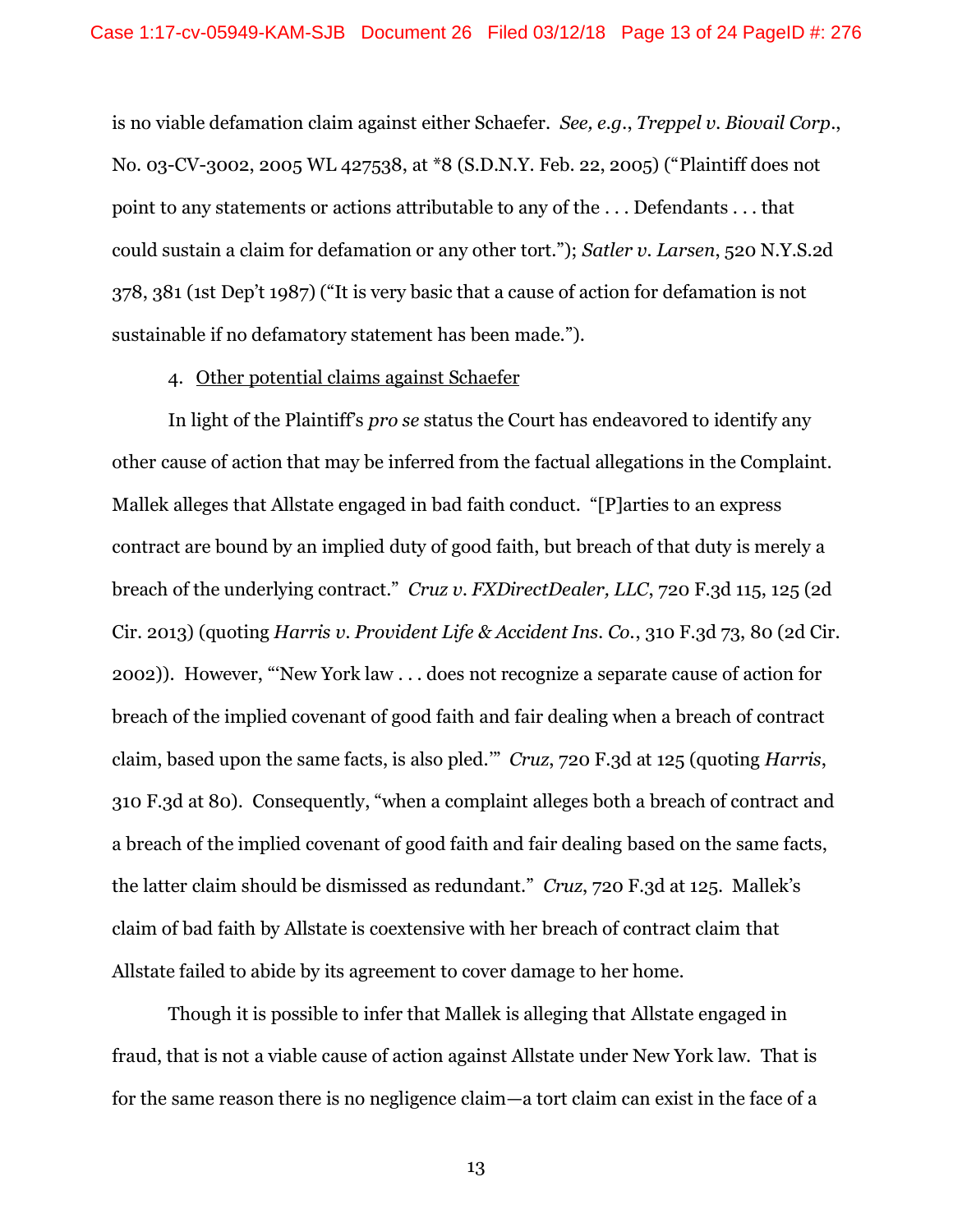written contract only if there is some duty independent of what is embodied in the agreement. *See, e.g.*, *N.Y. Health & Racquet Club, Inc. v. NIA/Kornreich Liab. Co.*, 736 N.Y.S.2d 369, 370 (1st Dep't 2002) ("[S]ince the fraud alleged by plaintiff is not extrinsic to the contract to procure and monitor proper marine insurance, it may not be utilized to convert the action to one for fraud.").

The New York Court of Appeals addressed a similar set of claims brought by New York University (NYU) against an insurance company that refused a claim under a crime liability insurance policy, after a bookstore employee and a vendor schemed to bill the university for merchandise it never received. *New York Univ.*, 87 N.Y.2d at 313-14. NYU argued that the insurance company had engaged in a "sham investigation," engaged in bad faith practices, and took vindictive action by not renewing NYU's policy after the claim was submitted. *Id.* The Court of Appeals dismissed each of the tort claims because the claims merely recharacterized a contract breach. It reasoned:

> To the extent that [NYU] alleges that defendants engaged in a "sham" investigation to perpetuate their allegedly fraudulent scheme, those allegations merely evidence plaintiff's dissatisfaction with defendants' performance of the contract obligations. . . . [NYU] argues that [defendants] provided an inadequate basis for defendants to deny plaintiff's claim. That allegation does not state a tort claim, it merely raises a question for the fact finder determining the breach of contract claim.

*New York Univ.,* 87 N.Y.2d at 319. Read in the most generous light, Mallek's claims about Allstate's improper denials of her various claims, its misconduct and bad faith in dealing with her and her father, and their post-claim dealings with her, are in one way or another restating a breach of contract claim. (Indeed, that is what she labels the claim, and only refers to potential tort claims in passing). As in NYU, there is no separate tort or fraud claim apart from the breach of contract. Again, if there is no tort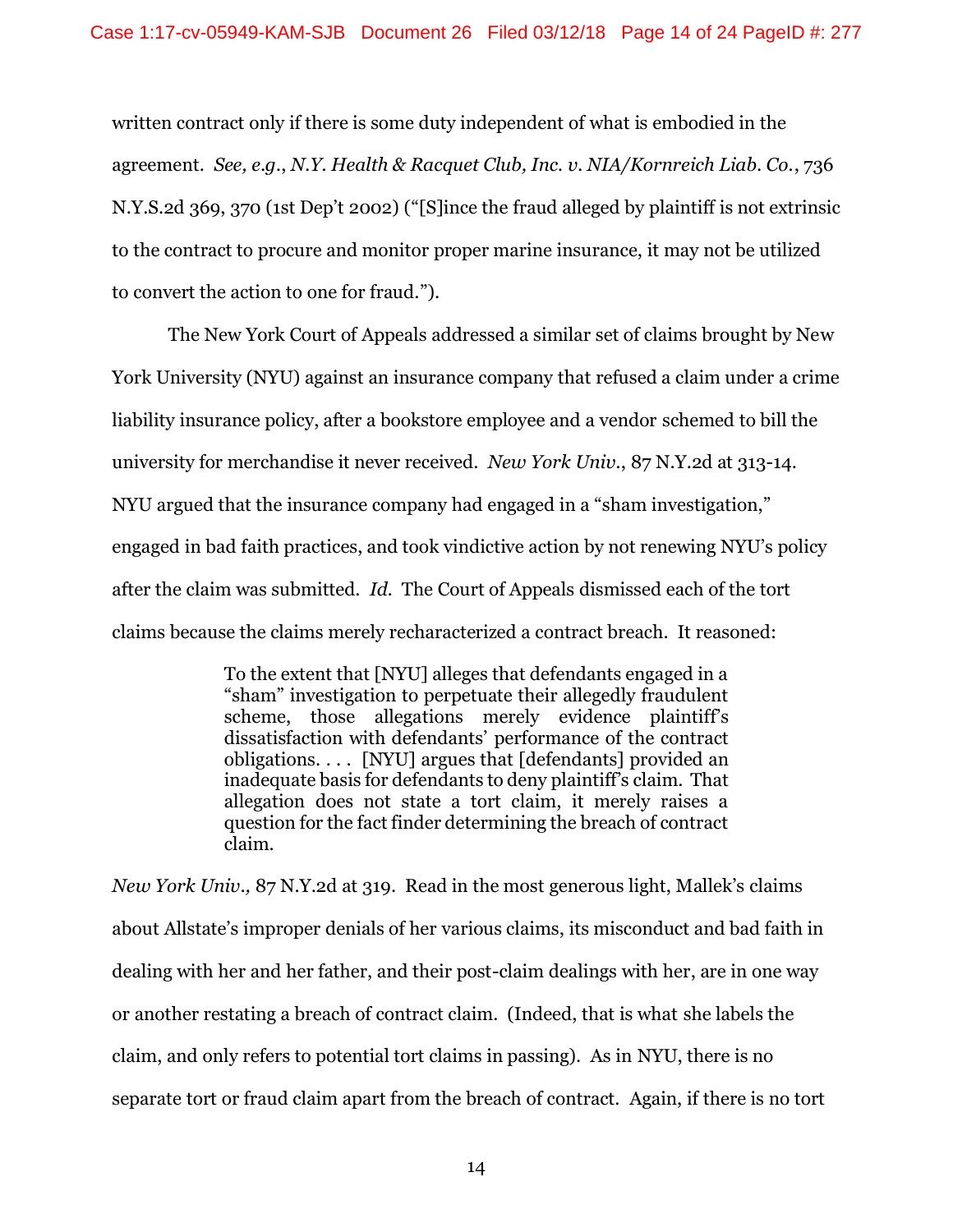or fraud claim against Allstate, because there are no specific facts about Schaefer in the Complaint, he cannot be liable.

\* \* \*

The absence of a viable cause of action against Schaefer is a natural result of the background legal principle of New York insurance law: absent a "special relationship" the agent's independent duty to a customer ceases after insurance coverage is purchased. Thereafter, any duties owed to the customer are the carrier's not the agent's. For example, as the New York Court of Appeals has explained, "insurance agents have a common-law duty to obtain requested coverage for their clients within a reasonable time or inform the client of an inability to do so." *Murphy v. Kuhn*, 90 N.Y.2d 266, 270 (N.Y. 1997). Agents have "no continuing duty to advise, guide or direct a client to obtain additional coverage." *Id.* (collecting cases). This is why an agent may be liable for failing to obtain coverage requested by a customer, *see, e.g.*, *The Lab, LLC v. Travelers Prop. Cas. Co. of Am.*, No. 14-CV-7773, 2016 WL 264939, at \*2 (S.D.N.Y. Jan. 21, 2016), but not for the breach of the insurance contract itself. *See supra*. And that is why a cause of action against Schaefer based on what Mallek alleges in her motion to remand that Schaefer failed to oversee Mallek's account properly (Dkt. No. 9 ("Mot.") at 4) after insurance was procured—fail as a matter of law. *See, e.g.*, *Sawyer v. Rutecki*, 937 N.Y.S.2d 811, 813 (4th Dep't 2012). 6

Indeed, all of the potential causes of action that Mallek asserts against Schaefer breach of contract; negligence; fraud; bad faith—require there to be some special

<sup>6</sup> Mallek also argues in her motion to remand that Schaefer violated ethical duties owed by insurance agents. (*See* Mot. at 4). The Court is not aware of any basis on which this could constitute a viable cause of action under New York law (or a claim that alleged something other than a breach of contract using different words).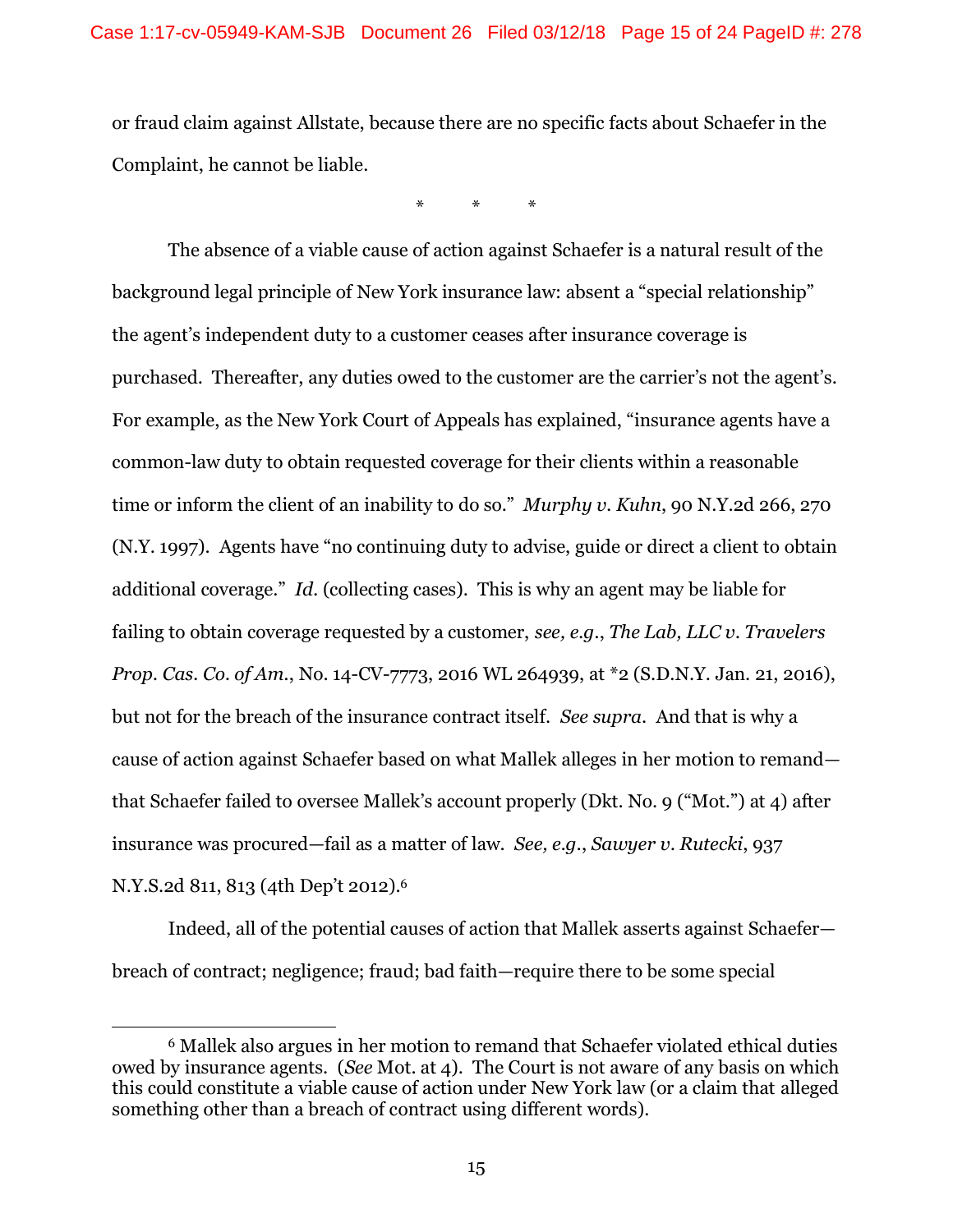relationship or non-contractual duty. *Curanovic v. N.Y. Cent. Mut. Fire Ins. Co.*, 762 N.Y.S.2d 148, 151 (3rd Dep't 2003) ("Insurance agents generally are not liable for anything more than obtaining the requested coverage, unless there is a special relationship with the insurance customer justifying reliance on the agent's speech.]"); *Cathy Daniels, Ltd. v. Weingast*, 936 N.Y.S.2d 44, 47 (1st Dep't 2012) ("Here, the allegations in the complaint establish that the parties had nothing more than a typical insurance agent-customer relationship. . . . For [that] reason, the negligence claims were properly dismissed."). There simply is no possible basis to infer that duty or relationship exists with Schaefer:

Certain professionals—because they have unique or specialized expertise—have a *per se* special relationship with their clients or customers. This includes lawyers and engineers, but not insurance agents. *See Murphy*, 90 N.Y.2d at 270 ("[N]o New York court has applied plaintiffs' proffered 'special relationship' analysis to add such continuing duties to the agent-insured relationship[.]"); *Chase Sci. Research, Inc. v. NIA Grp., Inc.*, 96 N.Y.2d 20, 30 (N.Y. 2001) ("While agents and brokers must be licensed, they are not required to engage in extensive specialized education and training."). "Insurance agents . . . are not personal financial counselors and risk managers, approaching guarantor status." *Murphy*, 90 N.Y.2d at 273.

Where there is no *per se* special relationship, the context of the dealings between the insurance agent and customer could potentially give rise to some special relationship. "[S]uch a special relationship may arise where '(1) the agent receives compensation for consultation apart from payment of the premiums . . . (2) there was some interaction regarding a question of coverage, with the insured relying on the expertise of the agent . . .; or (3) there is a course of dealing over an extended period of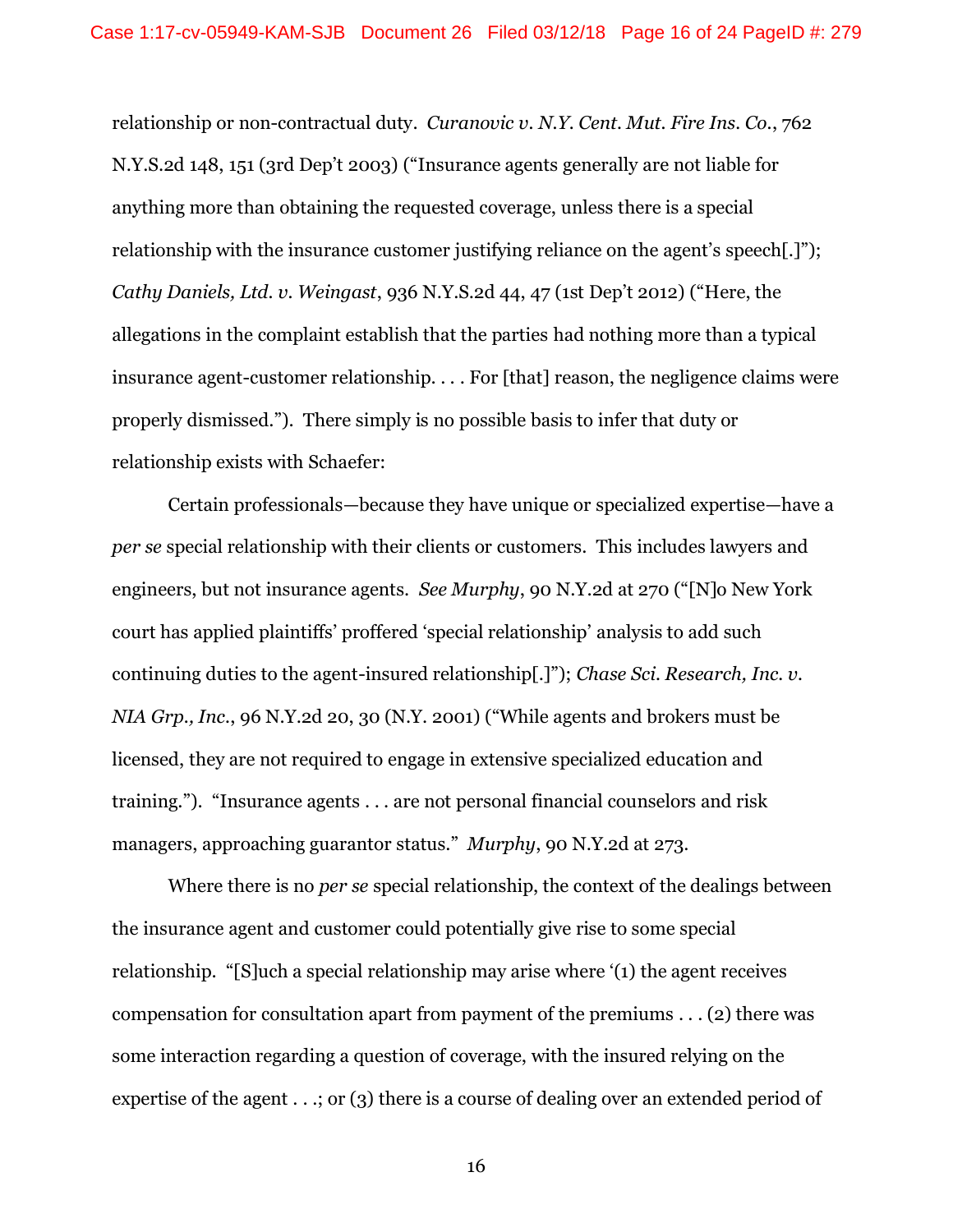time which would have put objectively reasonable insurance agents on notice that their advice was being sought and specially relied on.'" *Rutecki,* 937 N.Y.S.2d at 812 (quoting *Murphy*, 90 N.Y.2d at 272). There are simply no facts in the Complaint or the attached exhibits from which the Court could infer that there was some possibility of a special relationship between Mallek and Schaefer. As a result, none of the causes of action either pled in the Complaint or identified by the Court from the factual allegations could be viable against Schaefer.7 Therefore, Schaefer has been fraudulently joined, and his citizenship is ignored in determining whether diversity of citizenship exists.

## B. The Home State Removal Bar

 $\overline{a}$ 

Allstate's opposition to the remand motion—as well as its initial removal petition—does not address the removal bar in 28 U.S.C. § 1441(b)(2). "A defendant removing a case on diversity grounds must not only demonstrate that the case satisfies the requirements of 28 U.S.C. § 1332(a), but must also clear the additional hurdle of  $\dots$ the forum defendant rule." *Morris v. Nuzzo*, 718 F.3d 660, 665 (7th Cir. 2013) (quotations omitted). This rule precludes a "forum state defendant," *i.e.* a defendant resident of the state in which the federal district court where removal is sought, from exercising the right of removal. *See* Section 1441(b)(2) ("[A] civil action otherwise removable solely on the basis of the jurisdiction under section 1332(a) . . . may not be removed if any of the parties in interest properly joined and served as defendants is a citizen of the State in which such action is brought.").

<sup>7</sup> In her motion to remand, Mallek argues that Schaefer owed fiduciary duties to her. (Mot. at 2). There is no fiduciary relationship between an insurance agent and a customer, absent some evidence of a special relationship, which is lacking in this case. *Cathy Daniels, Ltd.*, 936 N.Y.S.2d at 47 ("In the absence of a special relationship, a claim against an insurance agent or broker for breach of fiduciary duty does not lie[.]") (collecting cases).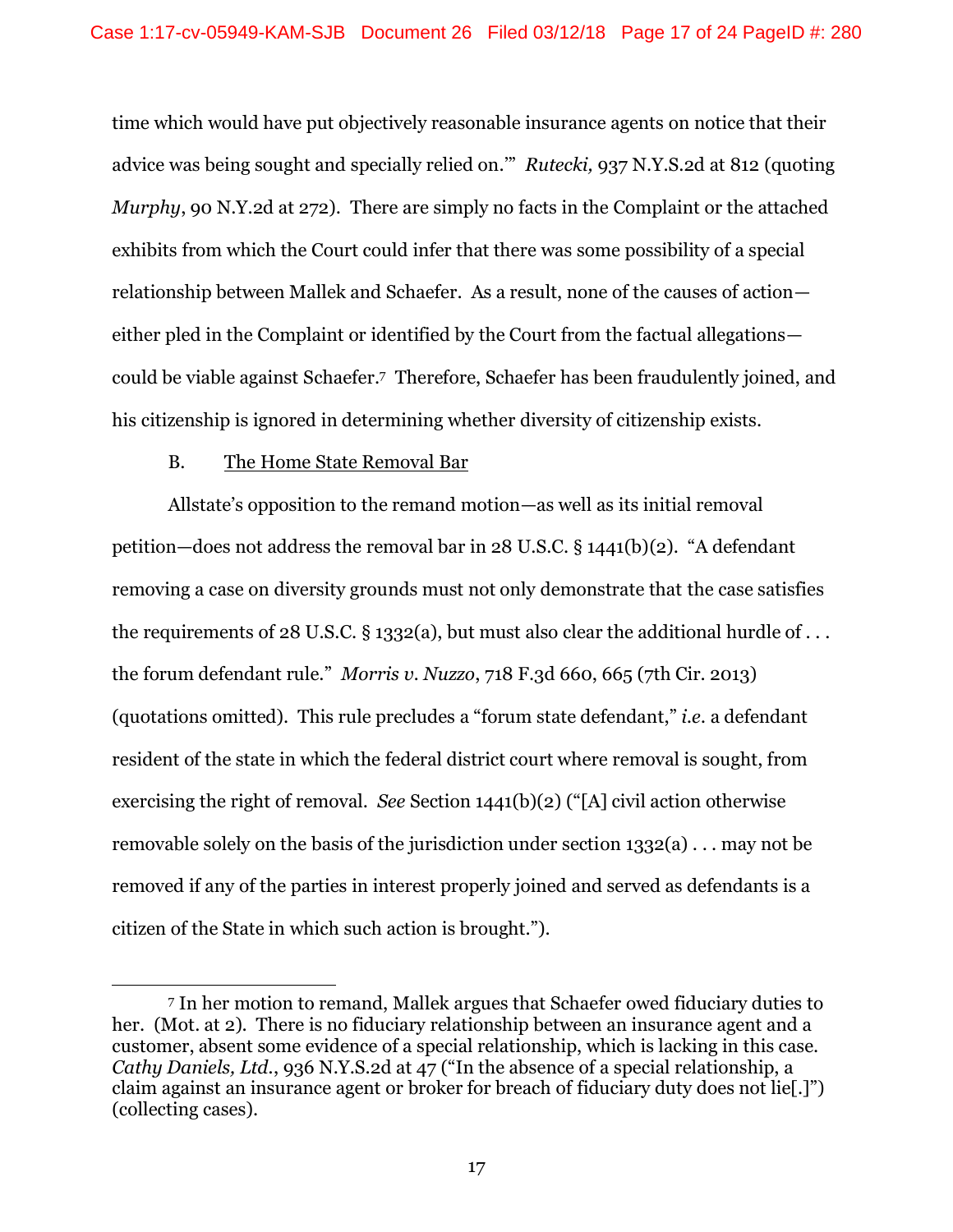"The ability of a non-forum defendant to remove a case to federal court serves the important function of minimizing the potential impact of local prejudice." *Rivas v. Bowling Green Assocs., L.P.,* No. 13-CV-7812, 2014 WL 3694983, at \*3 (S.D.N.Y. July 24, 2014); *see also Hertz v. Friend*, 559 U.S. 77, 85 (2010) ("[D]iversity jurisdiction's basic rationale . . . [is] opening the federal courts' doors to those who might otherwise suffer from local prejudice against out-of-state parties."). However, that local prejudice is not present for a defendant from the forum state. Section 1441(b)(2)'s bar on removal by a forum state defendant reflects the conclusion that "the defendant who lives in the state where the action is brought has no prima facie reason to fear local prejudice or discrimination against out-of-towners, and thus to seek the protection of federal diversity jurisdiction." *Confer v. Bristol-Myers Squibb Co.,* 61 F. Supp. 3d 305, 306 (S.D.N.Y. 2014) (quotations omitted).

As explained below, the "fraudulent joinder" exception applies with equal force to the forum defendant rule. Schaefer is a resident of New York, and would ordinarily be barred from removing a diversity case to federal court in New York. However, there would be a logical inconsistency in finding that Schaefer is "fraudulently joined"—and thus ignored for the purpose of determining whether the parties are diverse, but then go to consider his presence in the case for the forum defendant rule.

The Second Circuit is clear that the removal statute must be strictly construed and any doubts or ambiguities are to be resolved *against* removal. *See Whitaker,* 261 F.3d at 201; *see also Purdue Pharma L.P. v. Kentucky*, 704 F.3d 208, 213 (2d Cir. 2013) ("In light of the congressional intent to restrict federal court jurisdiction, as well as the importance of preserving the independence of state governments, federal courts construe the removal statute narrowly, resolving any doubts against removability")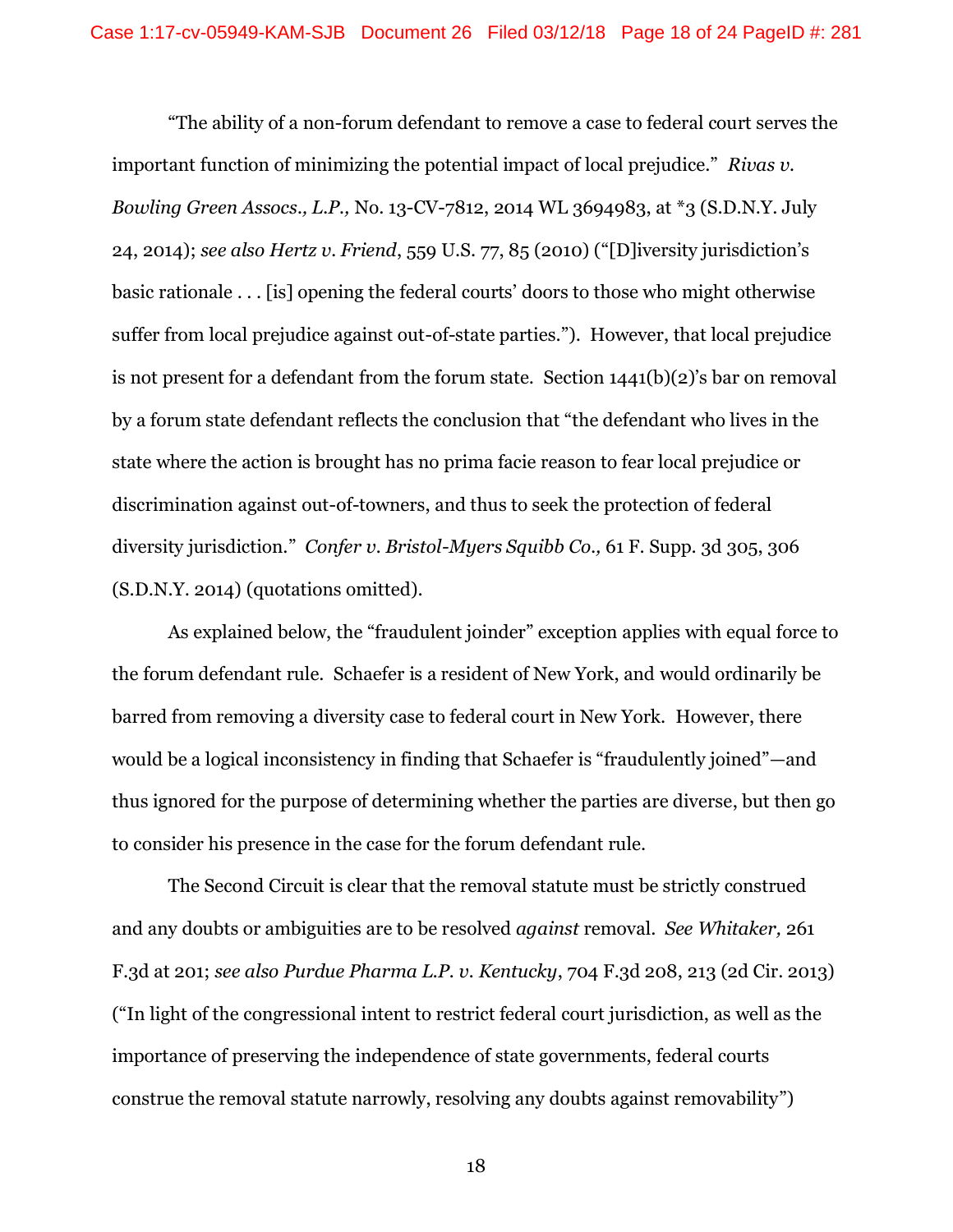(quotations omitted). For the Court to conclude that the fraudulent joinder doctrine should be applied to the removal statute, there must be some textual or statutory basis to do so. There is. Section 1441(b)(2) provides that only a defendant "properly joined and served" is subject to the forum defendant rule.

The fraudulent joinder doctrine—as its name suggests—determines whether a party is properly "joined" for the purposes of determining diversity jurisdiction. It serves the same function in the context of removal. Consequently, several district courts—although not addressing whether the doctrine attaches because of the "properly joined and served" language in Section 1441(b)(2) or because of judicially created common law—have used fraudulent joinder principles to ignore the forum defendant bar against removal. *E.g.*, *Almeciga v. Ctr. for Investigative Reporting, Inc.*, 121 F. Supp. 3d 379, 387 (S.D.N.Y. 2015) (assuming fraudulent joinder of New York defendant not a bar to removal to New York federal court, and denying motion to remand); *Mohammad G. M. Khan v. CXA-16 Corp.*, No. 16-CV-6672, 2017 WL 1906885, at \*2 (S.D.N.Y. May 5, 2017) (same); *Wilde v. CSX Transp., Inc.*, No. 14-CV-50S, 2014 WL 4385424, at \*2 (W.D.N.Y. Sept. 4, 2014) (same).

The Second Circuit has not decided whether the term "properly joined and served" allows incorporation of the fraudulent joinder doctrine into the removal statute. But the Second Circuit has affirmed at least one dismissal of a denial of a motion to remand, where the fraudulently joined party was an in-forum defendant. *E.g.*, *Whitaker*, 261 F.3d at 207 ("[W]e find no error with the district court's conclusion that Whitaker fraudulently joined RJU [a New York citizen] in an attempt to defeat federal diversity jurisdiction."). If the fraudulent joinder doctrine did not apply to the forum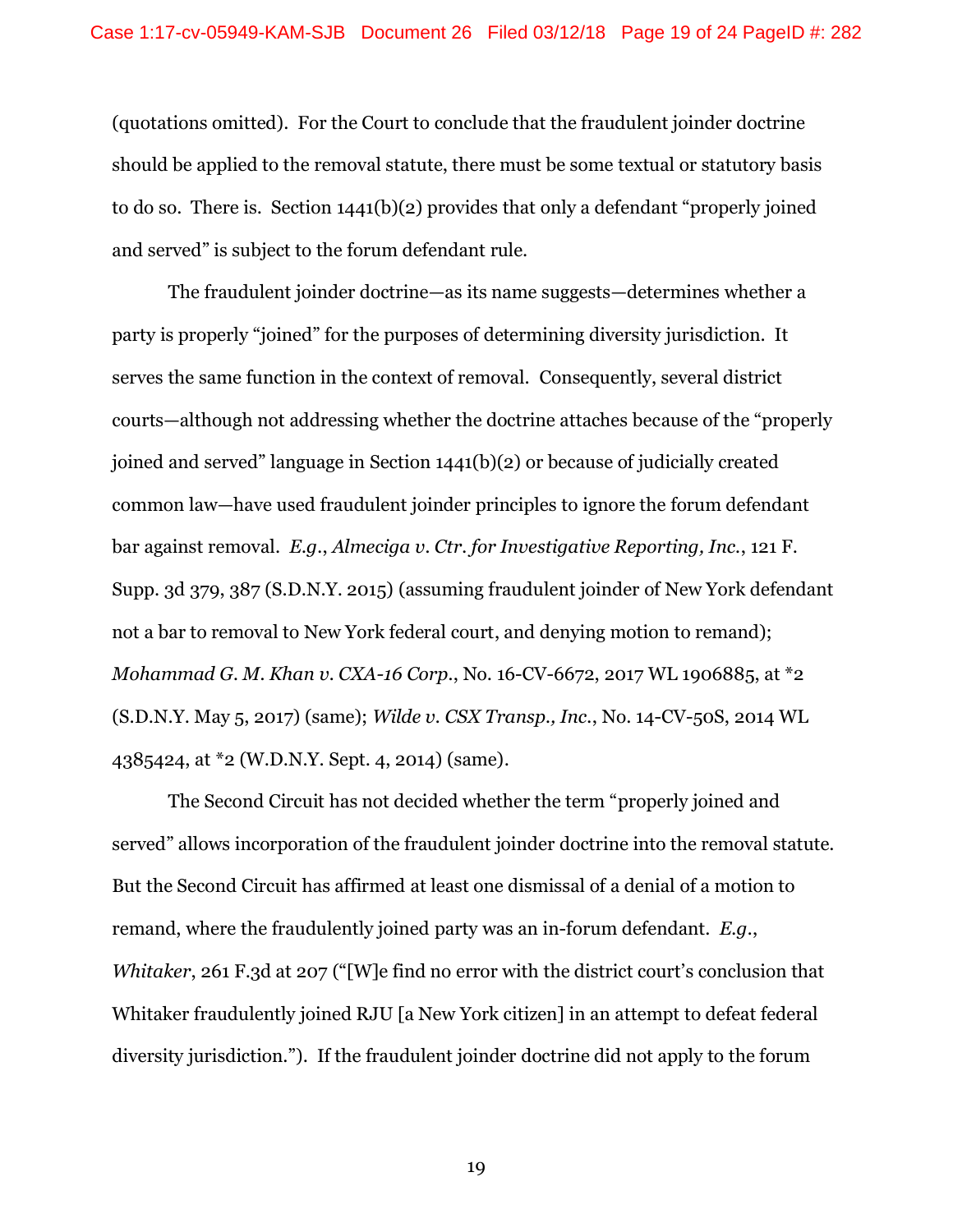defendant rule, one would imagine that the Second Circuit would have reversed the district court, and required remand of that case to state court.

This Court recommends that Schaefer's presence in the case be ignored for the purposes of evaluating whether Section 1441(b)(2) bars the removal. To not apply the fraudulent joinder doctrine in determining whether the forum defendant rule applies creates a profound logical inconsistency. The Court would be ignoring Schaefer's presence to determine whether the parties are diverse, but then considering him to be in the case in applying the forum defendant rule. Considering Schaefer to be present in the case would also read "properly joined and served" out of Section 1441(b)(2). This Court has been unable to find a single case in this Circuit where a case has been remanded under the forum defendant rule where the forum defendant was found to be fraudulently joined. <sup>8</sup> The approach consistent with the statutory language, logic, and other district courts is to ignore Schaefer when evaluating whether there is a New York defendant who would bar removal. Ignoring Schaefer, Allstate is presently the only other party in the case; it is not a resident of the forum state of New York, and therefore the forum state defendant rule does not prevent this case from being in this Court.<sup>9</sup>

<sup>8</sup> In *Morris*, the Seventh Circuit suggested—although did not ultimately decide that the concept of "fraudulent joinder" could not be read into the removal statute; doing so would potentially expand the right to removal, which runs counter to the requirement that the removal statute be read narrowly. 718 F.3d at 665.

<sup>9</sup> The case was removed by Allstate, and there is no indication that Schaefer (who may not have been served at the time) consented to the removal. Normally the unanimity rule requires all defendants to consent to removal. *See* 28 U.S.C. § 1446(b)(2)(A). However, the fraudulent joinder doctrine is also an exception to the unanimity rule. *Sherman v. A.J. Pegno Constr. Corp.*, 528 F. Supp. 2d 320, 330 (S.D.N.Y. 2007) ("There are exceptions to this rule for defendants who have not been served, unknown defendants, and fraudulently joined defendants.").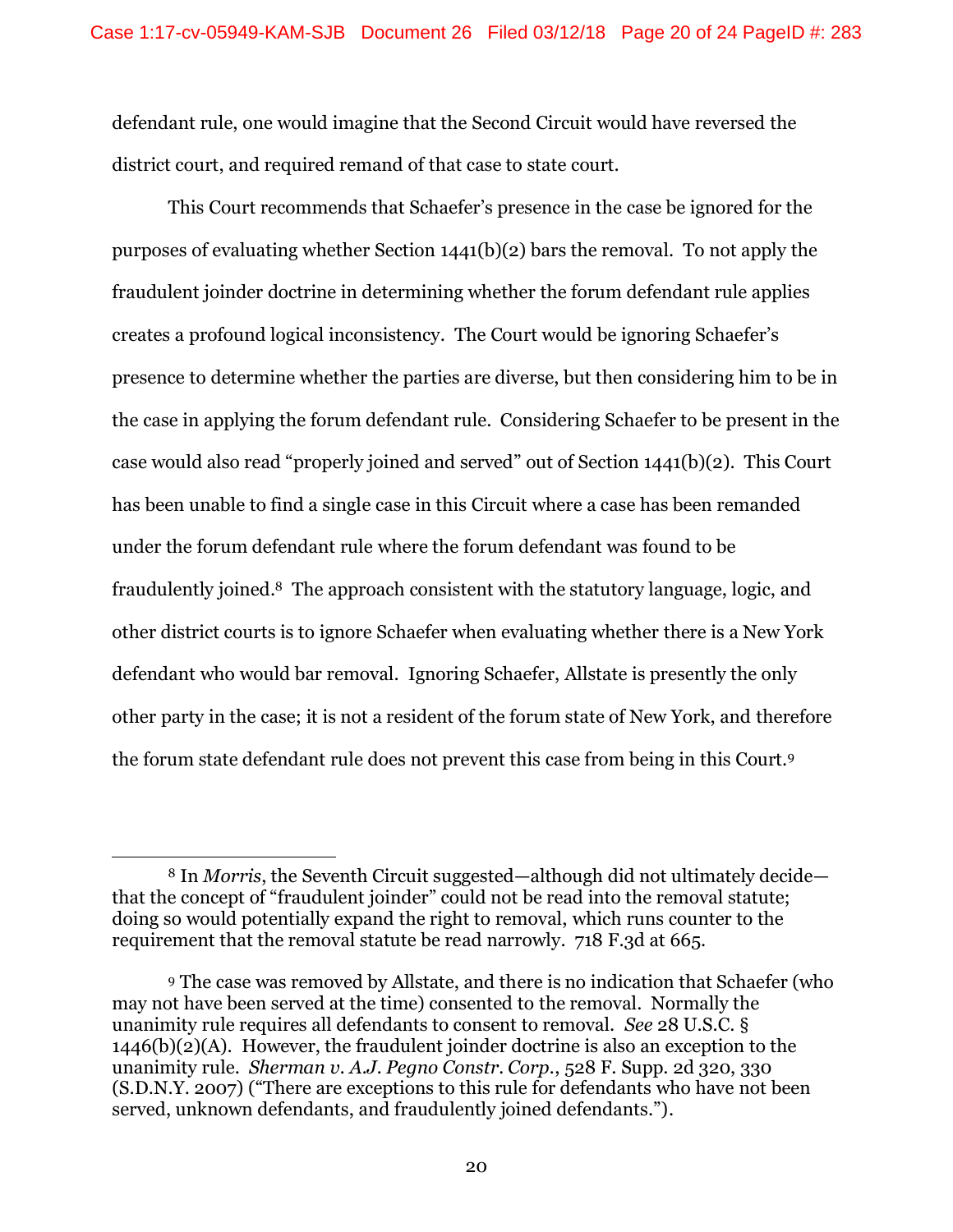In light of the fraudulent joinder of Schaefer, the Court concludes there is complete diversity between the remaining parties and this court has federal diversity jurisdiction over the claims asserted by Mallek. The motion to remand should be denied. *See, e.g.*, *In re Consol. Fen-Phen Cases*, No. 03-CV-3081, 2003 WL 22682440, at \*3 (E.D.N.Y. Nov. 12, 2003) (using fraudulent joinder doctrine to analyze contract, quasi-contract and tort claims against non-signatory under New York law, concluding no viable cause of action existed, and denying motion to remand).

#### II. Claims Against Other Parties

In the Motion to Remand and Complaint and other documents filed with the Court, Mallek makes allegations against other persons and entities. Those allegations do not change the outcome of this Court's recommendation.

The Complaint and Motion contains allegations made against various unnamed John and Jane Doe defendants. In evaluating the propriety of a removal based on diversity of citizenship, "the citizenship of defendants sued under fictitious names shall be disregarded." 28 U.S.C. § 1441(b)(1). As a result, the propriety of Allstate's removal is not affected by the citizenship of any Doe defendant.

Mallek states that Allstate's lawyer—Thomas H. Cellilli, III and his law firm Skarzynski Black LLC—are the John Doe defendants, and because they are both New York citizens, their presence in the case defeats diversity. (Reply in Support of Remand, Dkt. No. 18 ("Reply") at 6-7). The argument is without merit. The Doe defendants remain Doe defendants, and the Court has not entered any order substituting them. But, in any event, the propriety of the removal is determined by the operative Complaint. The operative complaint is the original complaint Mallek filed in state court. The Complaint does not make any mention of Cellilli or Skarzynski Black; to the extent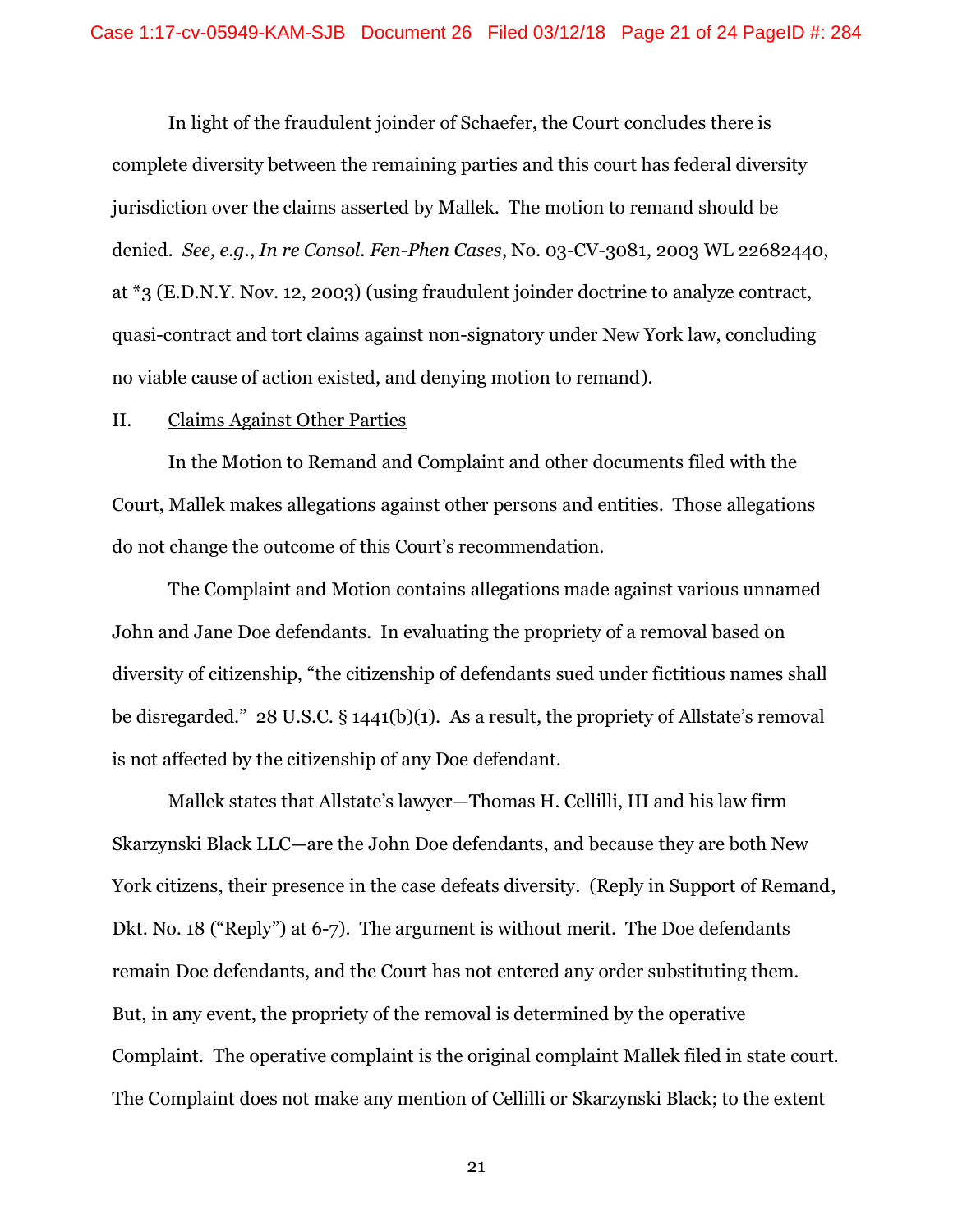that Mallek wishes to add them to the case, she must file a motion to amend and the Court would then consider whether an amended complaint may be filed. Until and when an amended complaint is filed and served on the new John and Jane Doe defendants, they are not in the case. *Cf. McCarthy v. Dun & Bradstreet Corp.*, 482 F.3d 184, 201-02 (2d Cir. 2007) ("A complaint provides a defendant with notice of what the plaintiff's claim is and the grounds upon which it rests. Having received such notice, a defendant may conduct his trial preparation accordingly and is not required, based on the plaintiff's subsequent conduct in litigation, to anticipate future claims that a plaintiff might intend to pursue.") (citations and quotations omitted). And should an amendment be sought, the Court would then consider the subject matter jurisdiction implications of such an amendment.<sup>10</sup>

## III. Sanctions and Other Motions

 $\overline{a}$ 

In Mallek's motion to remand, and the reply in support, she argues that the removal by Allstate was undertaken in bad faith. (*See* Mot. at 6-7; Reply at 13). She also filed a second motion to remand (which she labeled as her "third request") in which she also moves for sanctions. (*See* Dkt. No. 21). The Court recommends that the motion for sanctions be denied.<sup>11</sup> The Court has concluded that Allstate's removal was consistent

<sup>10</sup> "Once a case has been removed, the parties may amend the pleadings filed in the state court, in accordance with Federal Civil Rule 15 but, with the exception of amendments to add non-diverse parties that are authorized by Section 1447(e), a pleading amendment normally will not be permitted to oust the federal court of its subject-matter jurisdiction."  $14C$  Wright & Miller § 3738 (4th ed.).

<sup>11</sup> Mallek refers to alleged tampering of documents, such as deposition transcripts, throughout her motions. (*See, e.g.*, Motion for New Sanctions Against Defendants for: Cancelling Plaintiff's 2018 Policy Based on Fraudulent Allegations & Usurping the Authority of the Court dated February 21, 2018, Dkt. No. 22 at 3). The Court can discern no basis on which any of these allegations state a claim against Schaefer, which is the relevant inquiry in the motion to remand.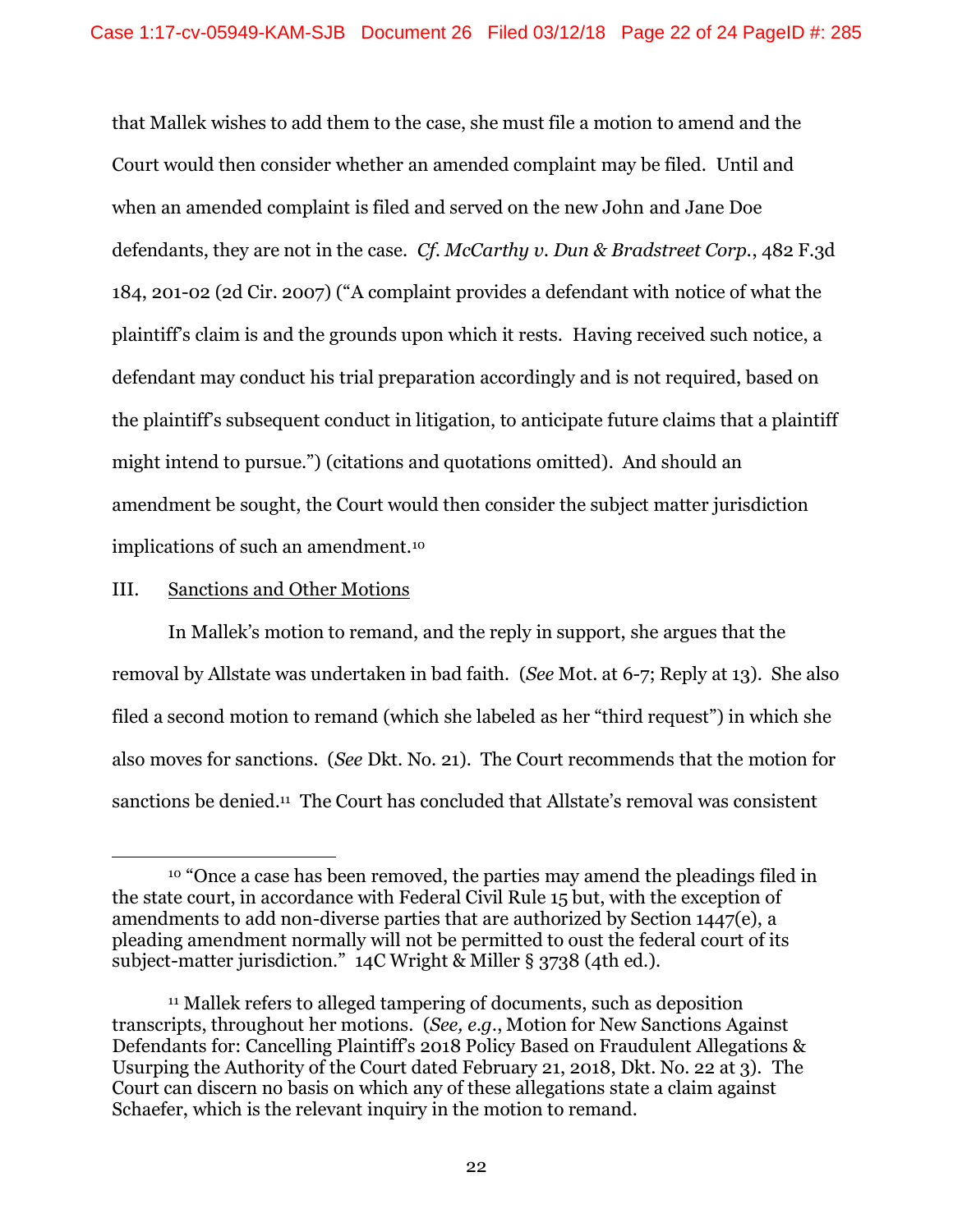with the governing legal principles, and on that basis, is recommending Mallek's motion be denied. As such, the removal was not undertaken in bad faith, and there is no basis on which the Court could award sanctions. *See Braun ex rel. Advanced Battery Techs., Inc*. *v. Zhiguo Fu*, No. 11-CV-4383, 2015 WL 4389893, at \*18, \*24 (S.D.N.Y. July 10, 2015) (denying sanctions pursuant to Rule 11, section 1927 and the Court's inherent authority because all require a finding of bad faith).

## IV. Conclusion

For the reasons stated above, this Court respectfully recommends that:

- 1. The motions to remand (Dkt. Nos. 9 & 21) be denied;
- 2. The motion for sanctions based on Allstate's removal (Dkt. No. 22) be denied.

Plaintiff may have reservations about prosecuting her case in this Court. But the Court is aware of her *pro se* status and its obligation to hold her pleadings to less stringent standards than those drafted by lawyers and to interpret her filings "to raise the strongest arguments that [they] suggest." *Erickson v. Pardus*, 551 U.S. 89, 94 (2007).

Any objections to the Report and Recommendation above must be filed with the Clerk of the Court within 14 days of receipt of this report. Failure to file objections within the specified time waives the right to appeal any judgment or order entered by the District Court in reliance on this Report and Recommendation. *See* [28 U.S.C. §](https://www.westlaw.com/Document/NE76D7C80E34E11DEA7C5EABE04182D4D/View/FullText.html?transitionType=Default&contextData=(sc.Default)&VR=3.0&RS=da3.0)   $636(b)(1)$ ; [Fed. R. Civ. P. 72\(b\)\(2\).](https://www.westlaw.com/Document/NC74C9100B96C11D8983DF34406B5929B/View/FullText.html?transitionType=Default&contextData=(sc.Default)&VR=3.0&RS=da3.0) Failure to file timely objections may waive the right to appeal the District Court's order. *See [Caidor v. Onondaga Cnty.](https://www.westlaw.com/Document/If530c3a8e0ad11dcb6a3a099756c05b7/View/FullText.html?transitionType=Default&contextData=(sc.Default)&VR=3.0&RS=da3.0&fragmentIdentifier=co_pp_sp_506_604)*, 517 F.3d 601, 604 [\(2d Cir. 2008\)](https://www.westlaw.com/Document/If530c3a8e0ad11dcb6a3a099756c05b7/View/FullText.html?transitionType=Default&contextData=(sc.Default)&VR=3.0&RS=da3.0&fragmentIdentifier=co_pp_sp_506_604) ("[F]ailure to object timely to a magistrate [judge's] report operates as a waiver of any further judicial review of the magistrate [judge's] decision.").